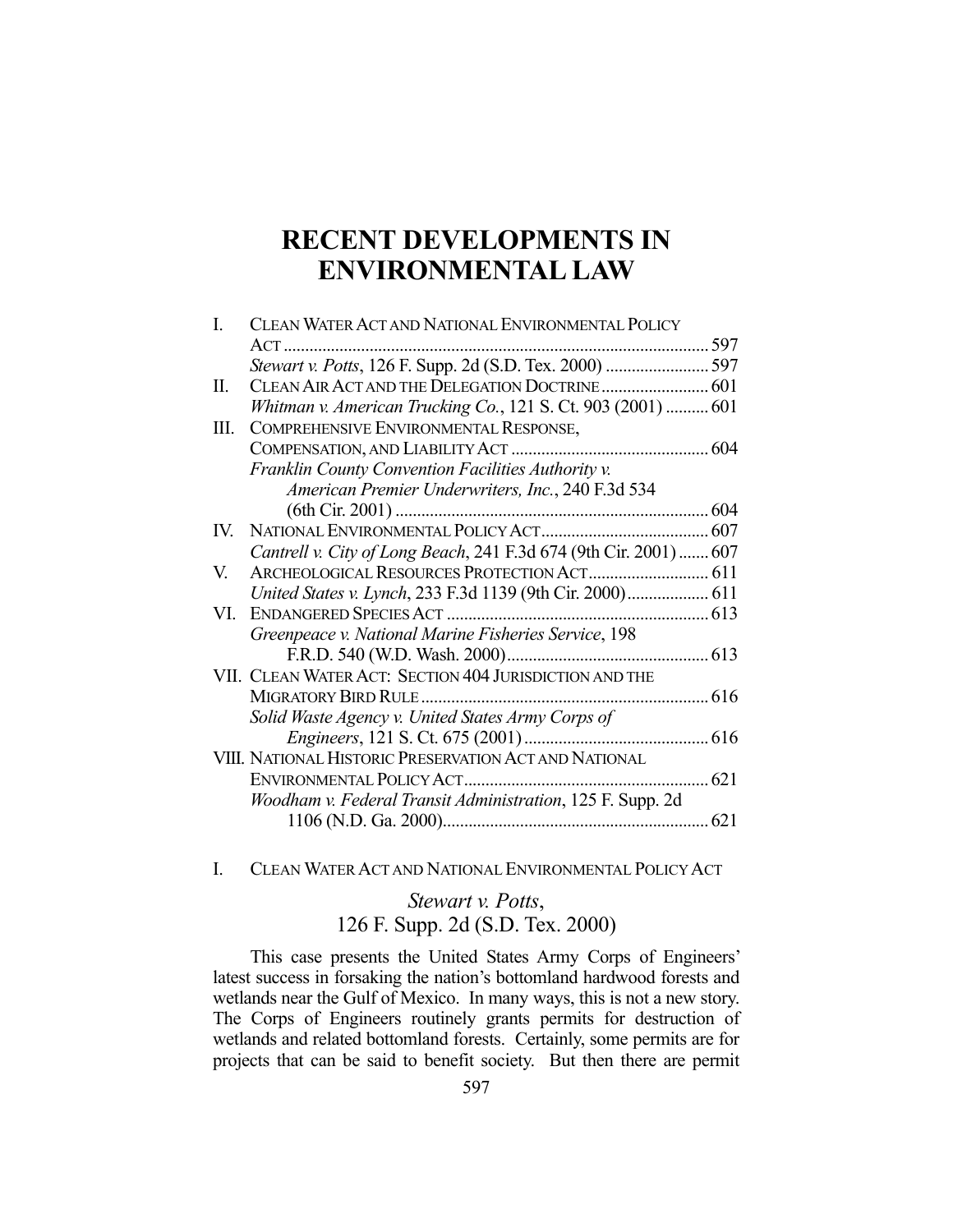approvals for projects like the one in dispute here: construction of another golf course. This case goes deeper than the canopy of the forest, or what may soon be the 18th hole at the City of Lake Jackson's new golf course. This case addresses what should be a fundamental concern of the Corps of Engineers. That is, the establishment of a conscientious and rational method by which to assess the cumulative impacts of its permit decisions. In this case, the District Court for the Southern District of Texas provides support for the Corps of Engineers' sidestepping of its duty to perform cumulative impacts analysis under the National Environmental Policy Act (NEPA).

 This case is round two of a conflict that has engaged the district court for the past five years. The controversy centers on the Corps of Engineers' approval of a Clean Water Act section 404 dredge and fill permit application by the City of Lake Jackson, Texas. The City of Lake Jackson proposes to construct a 200-acre public golf course in the midst of a bottomland hardwood forest and wetlands area adjacent to the Brazos River near the Gulf of Mexico. The City's construction plan calls for clearing the trees from 154 acres of the 200-acre site. The site also hosts 24 acres of wetlands, of which a total of approximately two acres of designated "fringe" wetlands will be directly impacted by the proposed construction. Moreover, the proposed golf course site comprises a substantial part of a 1,200-acre forest and adjacent wetlands in the floodplain of the Brazos River and is the known habitat of neotropical migratory birds and other wildlife. Pursuant to the Clean Water Act, the City coordinated the siting of the project with the Army Corps of Engineers and applied for the permit prior to initiating development activities.

 In round one of the litigation, environmentalist Sharron Stewart, the Houston Audubon Society, and the Sierra Club (collectively referred to as "the plaintiffs") sued the District Engineer of the United States Army Corps of Engineers and the Secretary of the Department of the Army (collectively referred to as "the defendants" or "the Corps of Engineers") for violations of NEPA and the Clean Water Act. *See* Stewart v. Potts, 996 F. Supp. 668 (S.D. Tex. 1998). The plaintiffs alleged that the Corps of Engineers unlawfully approved the issuance of the section 404 permit for the proposed golf course. In its 1998 round one ruling, the district court dismissed all of the plaintiffs' claims except for the claim related to the Army Corps' failure to analyze the cumulative impacts of wetlands and forest destruction in the area. The court remanded the permit decision to the Corps of Engineers with an order "to consider 'the cumulative and indirect effects' of fragmentation of upland forest on 'migratory birds and wildlife."" Despite being outside the defined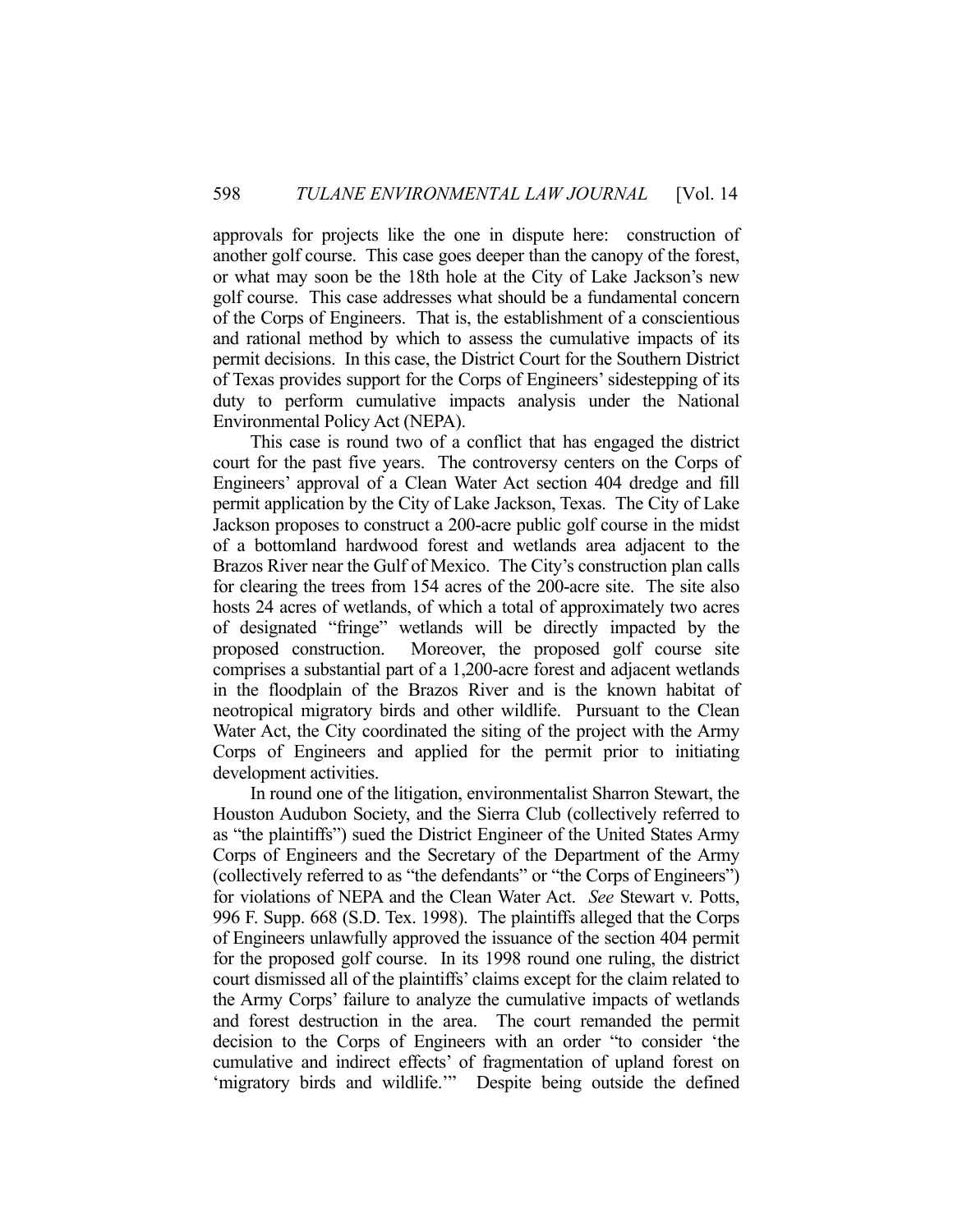boundaries of the jurisdictional wetlands, the court held that the Corps of Engineers had jurisdiction and the responsibility to consider the impact of forest fragmentation as part of its wetlands and cumulative impacts analyses. The court found support for its decision in NEPA's implementing regulations. 40 C.F.R. § 1508.7 defines cumulative impact as follows:

The impact on the environment which results from the incremental impact of the action when added to other past, present, and reasonably foreseeable future actions regardless of what agency (Federal or non-Federal) or person undertakes such other actions. Cumulative impacts can result from individually minor but collectively significant actions taking place over a period of time.

 On remand, the Corps of Engineers reviewed the City's new report on potential impacts and then prepared a supplement to the previous environmental assessment. Again, the Corps of Engineers found that the golf course would have no significant effect on the environment and thus found no need to prepare an Environmental Impact Statement (EIS). Thereafter, the permit was reissued to the City of Lake Jackson.

 Round two of the litigation formally commenced in May 2000, when the plaintiffs moved to reopen the case and made the following claims:

(1) The Corps of Engineers "conducted an inadequate analysis of cumulative impacts";

(2) The Corps of Engineers "exhibited bias" in its review of the supplemental information;

(3) The Corps of Engineers "failed to properly circulate the revised cumulative impact analysis to other government agencies"; and

(4) The Corps of Engineers "improperly failed to perform an environmental impact statement."

Essentially, the plaintiffs claimed that the impacts of the proposed golf course construction would be "significant" and therefore an EIS was needed in order to make a fully informed decision as to the soundness of the proposed project. The defendants and plaintiffs both filed motions for summary judgment. The court denied the plaintiffs' motion and granted the defendants' motion for summary judgment on all four claims.

 The plaintiffs' principal claim attacked the Corps of Engineers' method for performing the required cumulative impacts analysis. The Corps of Engineers used an "already reduced baseline" approach whereby it compared the current acreage of bottomland forest in the area (approximately 240,000 acres) with the planned removal of 154 acres of forest at the site. From this perspective, the golf course project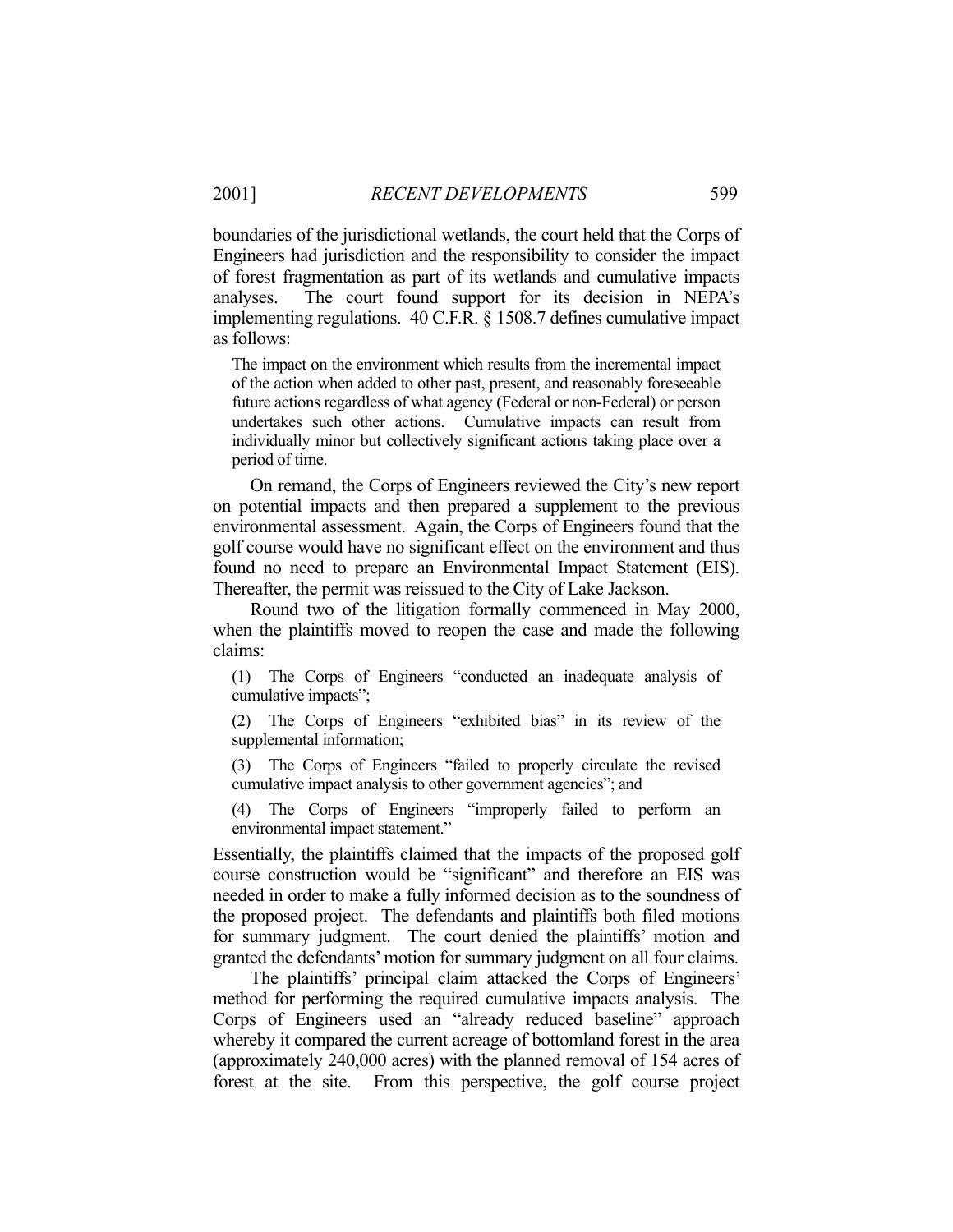represents a 0.006% decrease in forest size. The plaintiffs claimed that this approach does not take into account the past loss of forest and therefore fails to assess the cumulative impacts of incremental deforestation. Instead, the plaintiffs asserted that, according to the regulatory definition of cumulative impact, the Corps of Engineers is required to quantify the total impact of past, present, and future actions in the area. To see the cumulative effect, the plaintiffs argued that the planned destruction of the 154 acres needed to be added to the previously documented loss of 51,645 acres of bottomland forest in the region since the site was purchased by the City in 1979. Thus, in contrast to the Corps of Engineers' calculated loss of 0.006%, the same numbers viewed in historical context amount to a cumulative loss of 16%, or 51,799 acres, of the bottomland forest in the region. The plaintiffs asserted that the 16% cumulative loss was significant and warranted an EIS.

 The court appears to appreciate the logic of the plaintiffs' argument, to a point. Ultimately, however, the court declared that NEPA does not require the use of any specific approach, and the Corps of Engineers was free to assess the cumulative impacts as it did. The court stressed that the degree of impact from the loss of acreage controlled the determination as to whether the loss, however it was calculated, was significant or not. On this issue, the court noted that it would not second-guess the Corps of Engineers' assessment of the impacts data. The court held that the impacts data was adequately reviewed, and the Corps of Engineers did not abuse its discretion in finding no significant impact. Therefore preparation of an EIS was not required. The court also granted summary judgment to the defendants on the two other side issues, on the grounds that the Corps of Engineers operated within its realm of discretion.

 Finally, the court reached its decision in favor of the Corps of Engineers by acquiescing to the limited scope of its judicial review under the Administrative Procedure Act (APA). Notwithstanding the blatant realities of documented bottomland forest loss in the area, the court echoed the common practice of giving agencies great deference under the APA's "arbitrary and capricious" standard, especially when reviewing scientific findings as in this case. Likewise, under NEPA, courts do not mandate specific results; courts only require agencies to take a "hard look" at the consequences of the proposed action. Bound by deference to the Corps of Engineers' ecological findings of no significant impact, the district court had no other legal option but to grant the defendants' motion for summary judgment. Still, the court, in what one hopes is comprehension of the consequences of the Corps of Engineers' warped view of cumulative impacts analysis, added the caveat that "NEPA prohibits uninformed, not unwise, agency actions."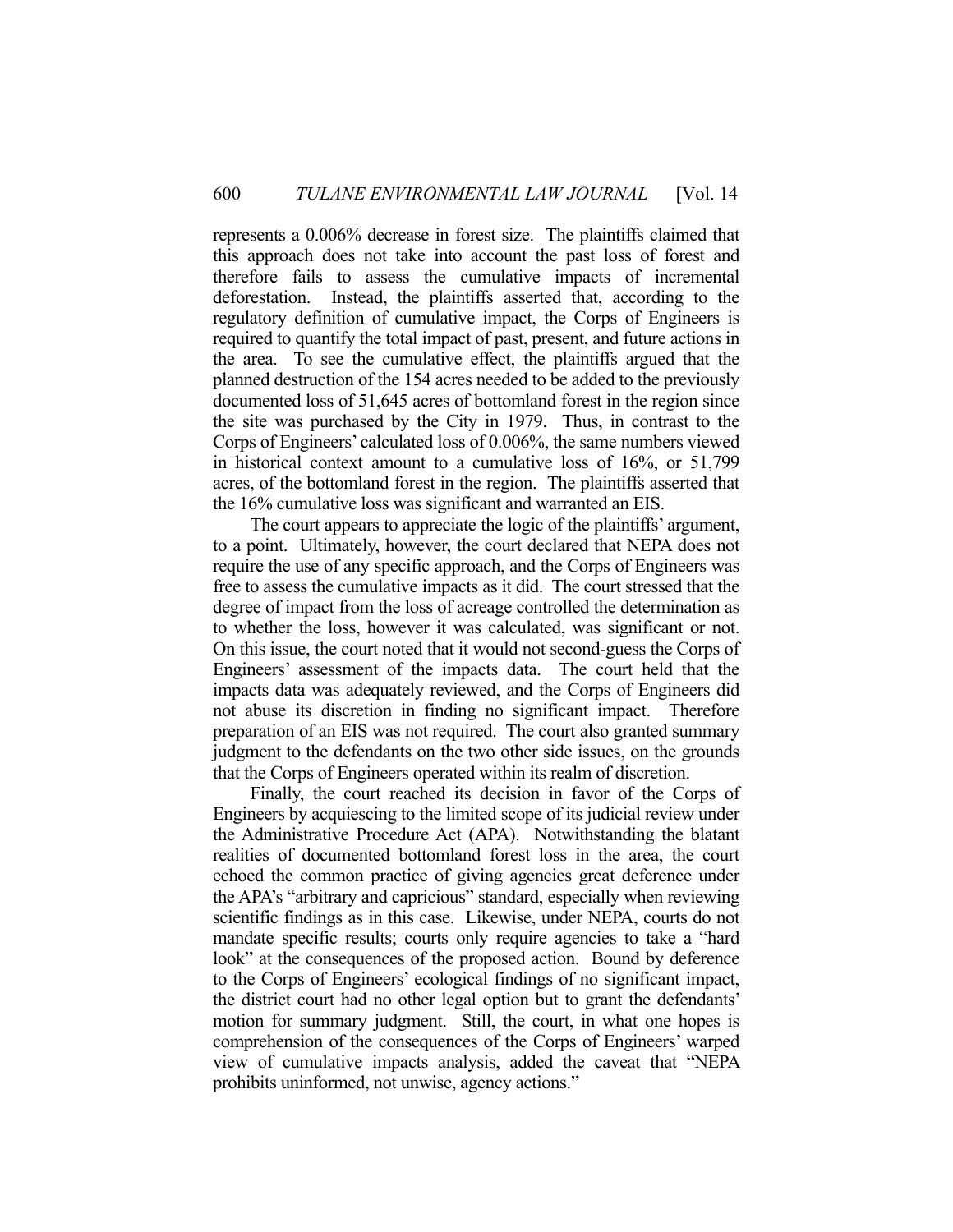Jason Barbeau

#### II. CLEAN AIR ACT AND THE DELEGATION DOCTRINE

## *Whitman v. American Trucking Co.*, 121 S. Ct. 903 (2001)

 The United States Supreme Court, in a unanimous decision with multiple concurring opinions, has rendered an important decision which will doubtlessly leave a significant mark on both the Environmental Protection Agency (EPA) and its implementation of the Clean Air Act (CAA). American Trucking Associations, Inc. (American Trucking) and its co-respondents, which include other private companies and several midwestern states, sued the EPA after it revised the National Ambient Air Quality Standards (NAAQS) for particulate matter and ozone. These revisions did not consider implementation costs, thus making the NAAQS more stringent. Section 109(a) of the CAA requires the Administrator to promulgate NAAQS for each air pollutant for which "air quality criteria" have been issued under section 108 of the CAA. The Administrator reviews the standard every five years to make "revisions ... as may be appropriate." Here, the Court addressed whether the Administrator may consider the costs of implementation in setting NAAQS, as well as whether the court of appeals had jurisdiction to review the EPA's interpretation of Part D of Title I of the CAA (with respect to implementing the revised ozone NAAQS). The Court further considered whether, if the challenge was properly before the Court, whether the EPA's interpretation of Part D was permissible.

 Justice Scalia begins the opinion by confronting the cost-benefit issue with regard to air quality standards. The EPA derives from section 109(b)(1) its mandate to set NAAQS, "the attainment and maintenance of which . . . are requisite to protect the public health" with "an adequate margin of safety." American Trucking argues that "public health" means "the ways and means of conserving the health of the members of a community, as by preventative medicine, organized care of the sick, etc." The Court rejects this definition and holds that the primary definition of "public health" means "the health of the community."

 American Trucking also argued that keeping the air quality standard low creates economic benefits which give people the means to afford better health care and lead a healthier lifestyle. However, the Court noted that Congress anticipated this dilemma when the CAA was originally considered, since section 110(f) allows the Administrator to waive compliance deadlines if the control measures are not available or if operation "is essential . . . to the public health or welfare." In other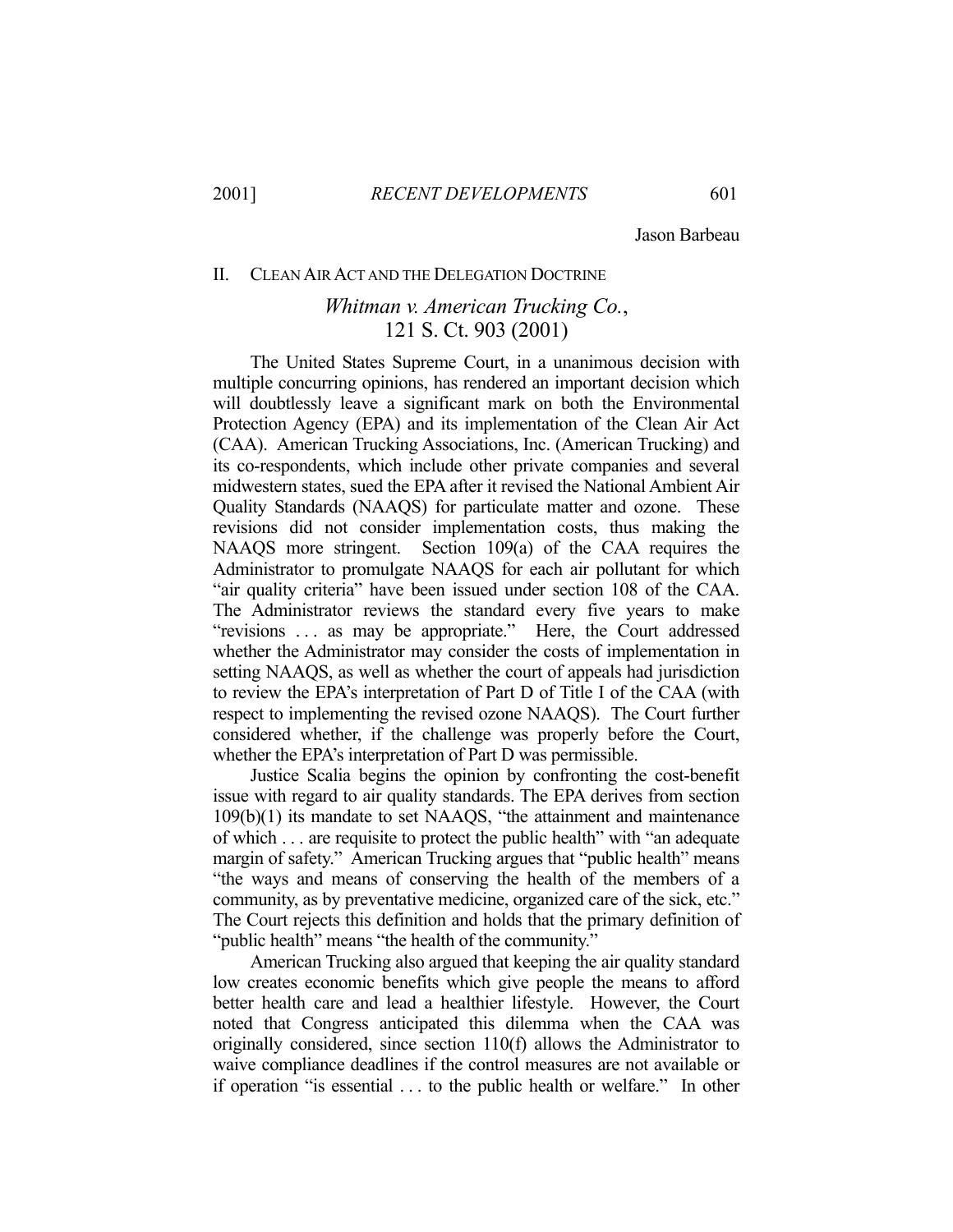sections of the CAA, costs are explicitly required to be considered. Thus, the Court refused to find a cost-benefit requirement where none exists in the CAA. The Court concluded that this unambiguous language clearly gives the EPA authority to decide what is an adequate margin of safety that the public can tolerate without considering the economic costs.

 Next, the Court addressed whether the court of appeals was correct in holding that section 109(b)(1) of the CAA does not contain an intelligible principle to guide the EPA's exercise of authority when setting the NAAQS. The Court reversed this holding and held that an intelligible principal is provided by the CAA when it instructs the EPA to set "ambient air quality standards the attainment and maintenance of which in the judgment of the Administrator, based on the [the] criteria [documents of section 108] and allowing an adequate margin of safety, are requisite to protect public health." This type of challenge to an agency action is termed a "delegation challenge" and questions whether the statute has unconstitutionally delegated legislative power to the agency. Article I, Section 1 of the United States Constitution vests "[a]ll powers herein granted . . . in a Congress of the United States"; therefore an administrative agency cannot be delegated a legislative duty by Congress. Using an "intelligible principle" in a statute that guides an agency cures this problem by limiting the agency's legislative power and providing a clear mandate.

 Here, the Court stated that it has "almost never felt qualified to second-guess Congress regarding the permissible degree of policy judgment that can be left to those executing or applying the law." The Court further noted that an agency willingness to adopt a limiting construction of a statute does not cure a "standardless delegation." The Court compared the CAA to other similar statutes that have been upheld, and holds that the amount of discretion left to the EPA is "well within the scope of discretion permitted by our precedent."

 The Court then addressed whether subpart 1 of section 110 of the CAA controls the implementation of revised ozone NAAQS in nonattainment areas (as the agency argued), or whether subpart 2 or some combination of subparts 1 and 2 control the implementation. Subpart 1 contains general nonattainment regulations that pertain to every pollutant for which NAAQS exist. Subpart 2 addresses only ozone. The Administrator argued, unsuccessfully, that the court of appeals lacked jurisdiction to review the EPA's implementation policy because it was not a final agency action.

 In reviewing the ripeness issue with regard to final agency action, the Court referred to the standard set forth in *Harrison v. PPG Industries,*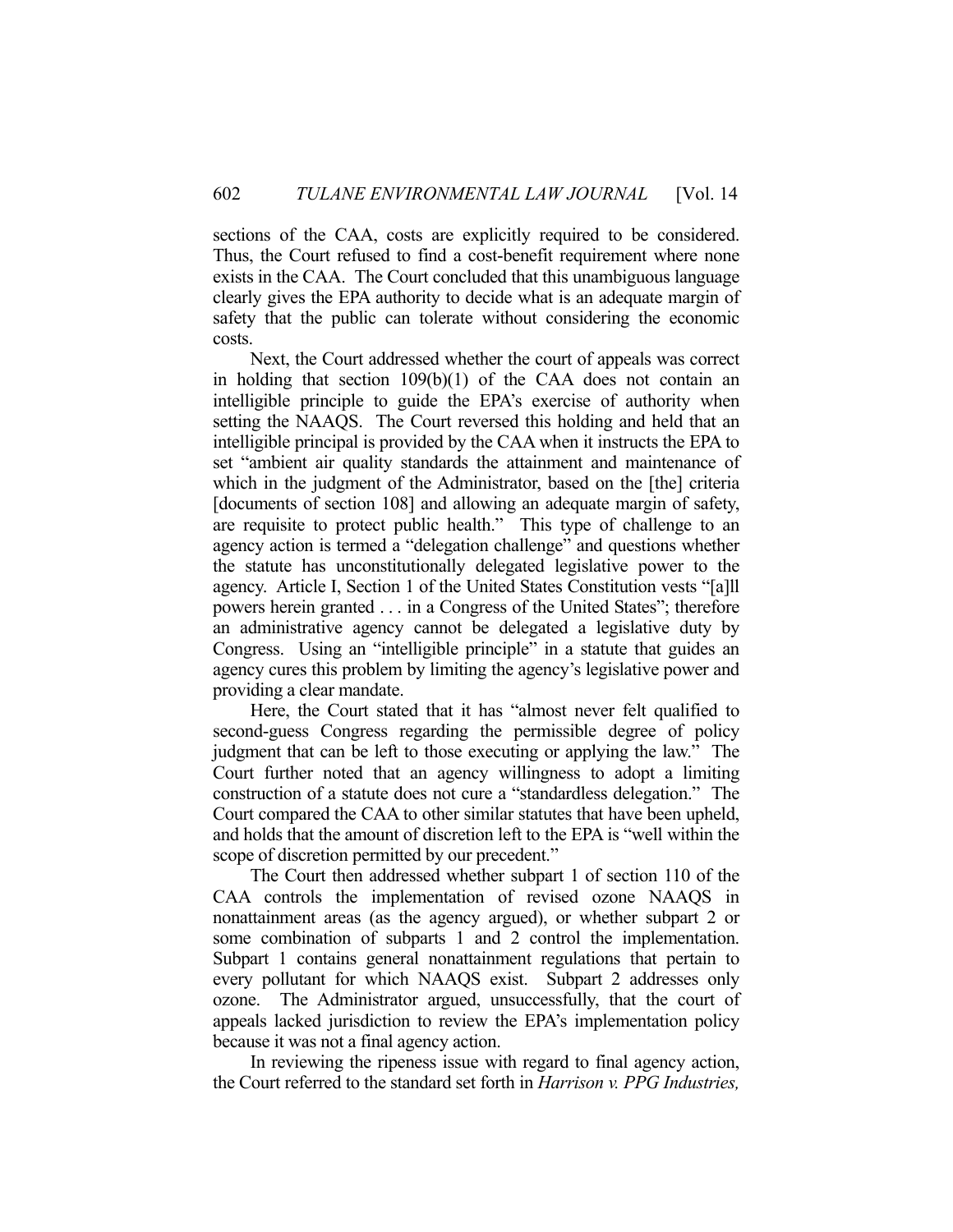*Inc.*, which stated that if the "EPA has rendered its last word on the matter" in question its action is final and is therefore reviewable. The Court found persuasive the title "FINAL DECISION ON THE PRIMARY STANDARD" on the explanatory preamble to the agency's final ozone NAAQS. When determining that the EPA's implementation policy was final agency action and ripe for review, the Court weighed such factors as: (1) the EPA had received public comments, (2) the EPA received a directive from the White House, and (3) the agency refused in subsequent rulemakings to reconsider it by explaining to disappointed commentators that its decision was conclusive.

 The Court next proceeded to summarily hold that this issue was ripe for review. The Court applied the standard set forth in *Ohio Forestry Ass'n v. Sierra Club*, stating that if a question is purely one of statutory interpretation that would not "benefit from further factual development of the issues presented" then the issue is ripe for review. The Court held that the because the EPA had concluded its consideration, the Court could apply judicial review.

 The Court next turned to the well-known administrative law approach articulated in *Chevron U.S.A. Inc. v. Natural Resources Defense Council*. Chevron presents a two part test that determines how an agency can utilize a statutory mandate. The test states that if a statute resolves a question, then "that is the end of the matter." However, if the statute is silent or ambiguous with respect to the issue, then the court must defer to a "reasonable interpretation made by the administrator of an agency."

 In the present case, the Court chose to reverse the court of appeals and hold that the statute is somewhat ambiguous. Referring to the EPA's interpretation of its mandate, the Court states that "the agency's interpretation goes beyond the limits of what is ambiguous and contradicts what in our view is quite clear." The Court therefore ruled against the EPA and held that the implementation policy used by the EPA is unlawful.

 The issue of which subpart controls is the next step in the Court's analysis. The Court disagrees with the Administrator and holds that it is incomplete to state that the substantive language of subpart 1 is broad enough to apply to revised ozone standards. Instead, the Court evaluates subpart 2 and holds that it does provide for classifying nonattainment ozone areas under the revised standards. The Court went on to acknowledge, however, that some gaps exist in subpart 2's scheme and that this prevents the assumption that Congress intended subpart 2 to be the exclusive, permanent means of enforcing a revised ozone standard in nonattainment areas. The Court also held that "the statute is in our view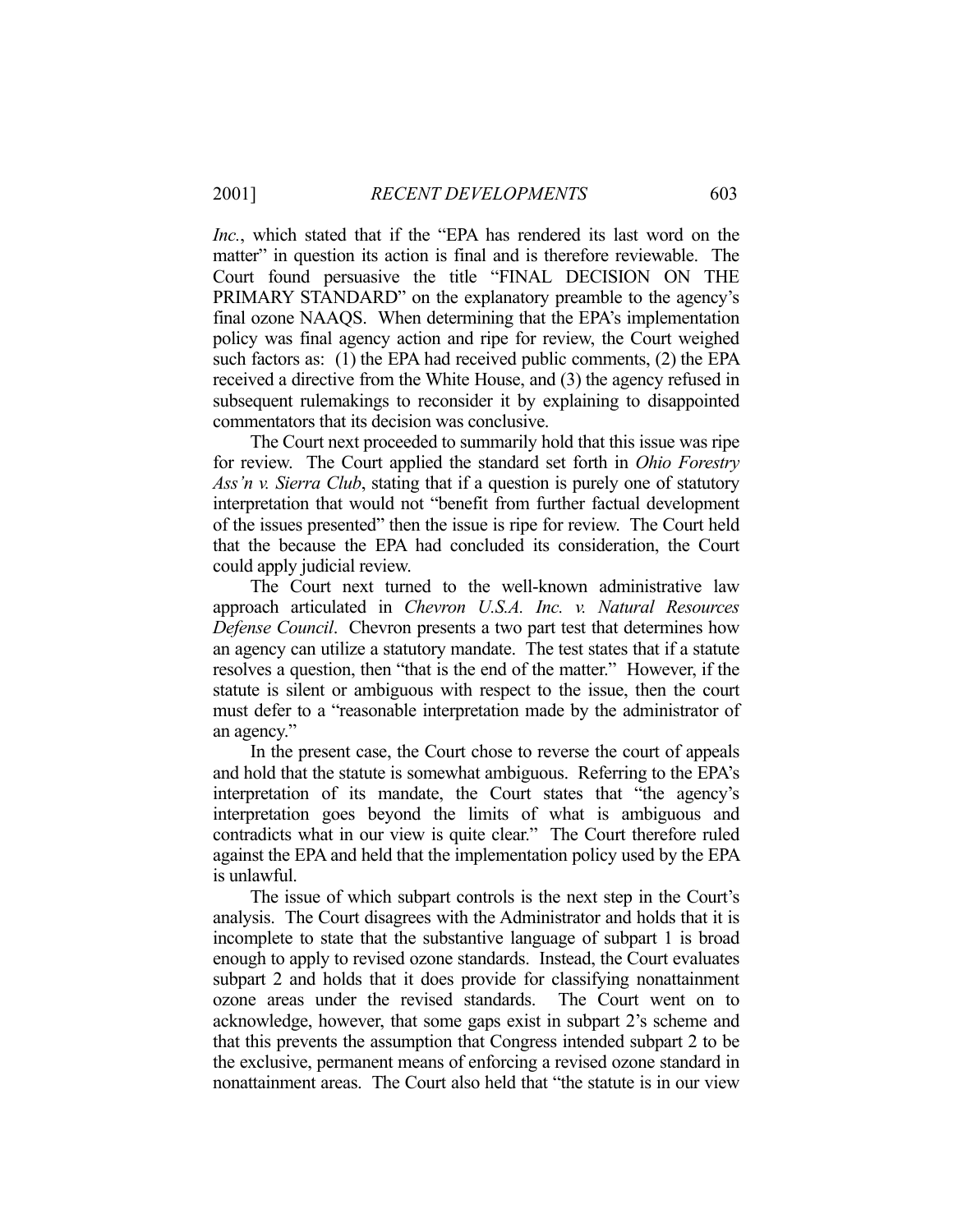ambiguous concerning the manner in which subpart 1 and 2 interact with regard to revised ozone standards, and we defer to the EPA's reasonable resolution of that ambiguity." The Court refused to defer to the interpretation the EPA had previously given.

 The Court then held the EPA's implementation policy under section 109(b) to be unlawful, though not for the same reasons as articulated by the court of appeals. The Court clearly recognized the significance and weight of the second part of the *Chevron* test, but chose to hold that the agency acted outside its statutory mandate. This determination is significant because it disallows the EPA's own interpretation of what powers the CAA delegates to the agency. At first glance, this case appears to be a victory in favor of administrative agency discretion. The effect of the decision, however, is to strike down the interpretation implemented by the EPA despite an acknowledgment that the EPA had discretionary rights. Ultimately, the Court held that (1) costs cannot be considered when setting primary and secondary NAAQS under section 109(b) of the CAA; (2) the delegation doctrine was not violated by the section  $109(b)(1)$  delegation; (3) the court of appeals did have jurisdiction to review the EPA's interpretation; and (4) the EPA's interpretation was unreasonable. Therefore, the judgment of the court of appeals was affirmed in part and reversed in part and the cases were remanded for further proceedings in light of the unanimous Supreme Court decision.

Matthew Beam

### III. COMPREHENSIVE ENVIRONMENTAL RESPONSE, COMPENSATION, AND LIABILITY ACT

## *Franklin County Convention Facilities Authority v. American Premier Underwriters, Inc.*, 240 F.3d 534 (6th Cir. 2001)

 The Franklin County Convention Facilities Authority (CFA) filed a cost-recovery action under the Comprehensive Environmental Response Compensation and Liabilities Act (CERCLA) arising from contamination caused by American Premier Underwriters' (APU) predecessors. Among other arguments, APU alleged that the retroactive application of CERCLA violates substantive due process and the takings clause of the Fifth Amendment.

 APU is the corporate successor of several railroad companies whose operations were at least partially located in Columbus, Ohio, starting in the mid-nineteenth century. Although the exact date is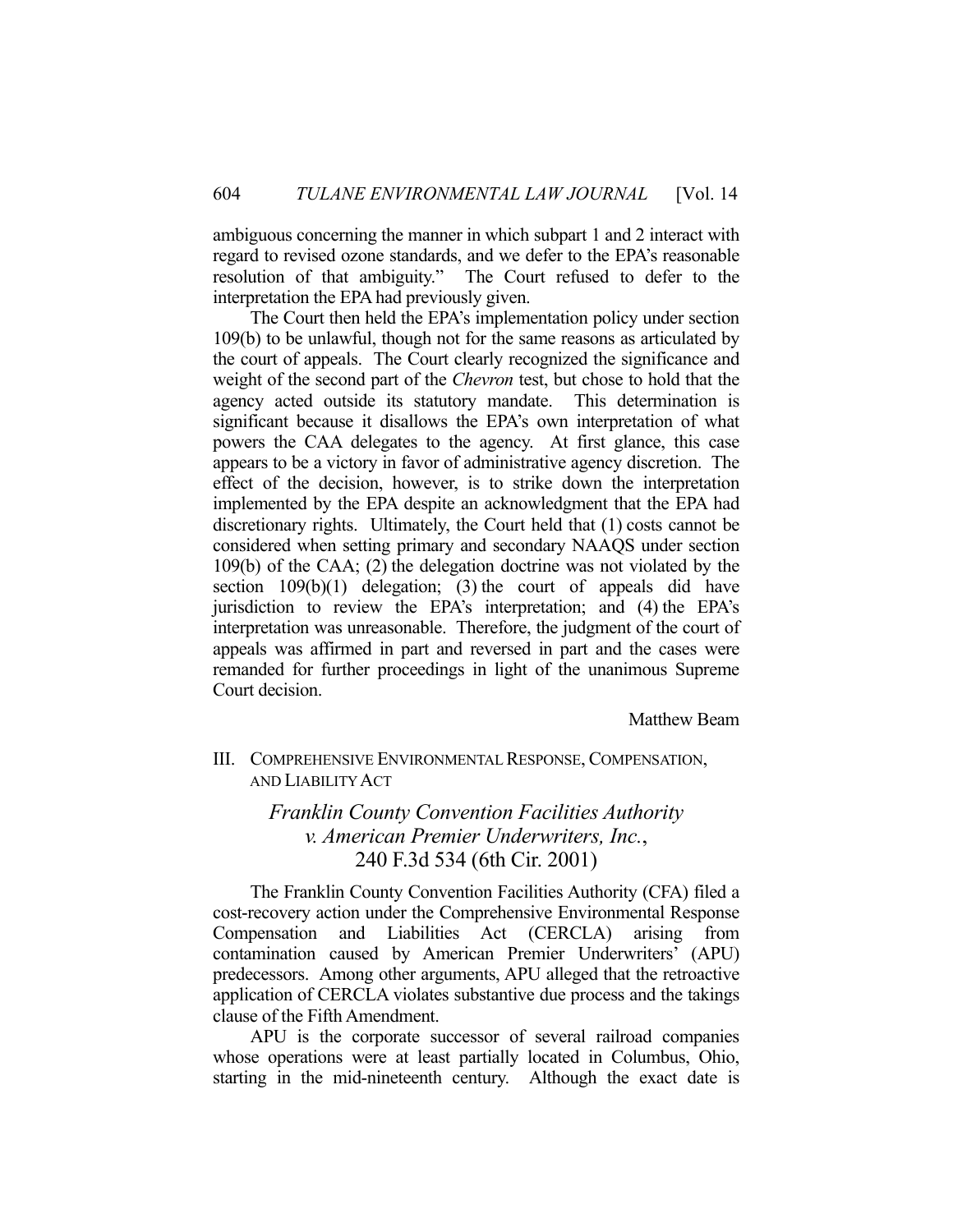uncertain, sometime before 1901 a large wooden box full of creosote and benzene was buried near a Columbus railroad depot, on land owned by two of APU's successor railroad companies. The box was not discovered for decades.

 In 1973, the City of Columbus took possession of the land pursuant to its powers of eminent domain. As part of the purchase agreement, the railroad companies agreed to "remain responsible for any 'claims which may affect . . . any portion of the premises.'" In 1989, CFA subleased the property from the City as the site for a new convention facility.

 In 1990, a contractor working for CFA accidentally split open the box while digging a storm sewer line. Some of the contents of the box leaked into the surrounding soil and emitted a strong odor. Environmental remediation was immediately undertaken. The cleanup costs eventually totaled roughly \$1 million, but CFA only paid approximately \$240,000 as a result of a contract dispute with Foster Wheeler Enviroresponse, the company in charge of the remediation.

 Among other disputes, over such details as the improper designation of the wastes as "hazardous," the consistency of the response costs with the National Contingency Plan, and others, APU advanced the argument that applying CERCLA's compensation scheme retroactively to its predecessors would violate substantive due process and the takings clause of the Fifth Amendment. For several reasons, the United States Court of Appeals for the Sixth Circuit disagreed, and affirmed the district court's judgment in favor of CFA.

 First, the court discussed whether APU was estopped from advancing the constitutional argument, since its predecessor, Penn Central Corporation, litigated and lost on the issue in 1994, in *Penn Central Corp. v. United States*. Quoting Wright & Miller's *Federal Practice and Procedure*, the court pointed out that a claim which would ordinarily be precluded may be heard by the court if "'there has been a substantial change in the legal climate that suggests a new understanding of the governing legal rules which may require different application.'" The court noted that the 1998 Supreme Court decision, *Eastern Enterprises v. Apfel*, constituted such a change in the legal climate because it invalidated retroactive application of the Coal Industry Retiree Health Benefit Act of 1992. Believing that Eastern Enterprises signaled a possible change in the Supreme Court's outlook upon retroactive application of statutes, the Sixth Circuit decided to rule on the constitutional issue.

 In so doing, the court noted that "due process is satisfied 'simply by showing that the retroactive application of the legislation is itself justified by a rational legislative purpose.'" The court further stated that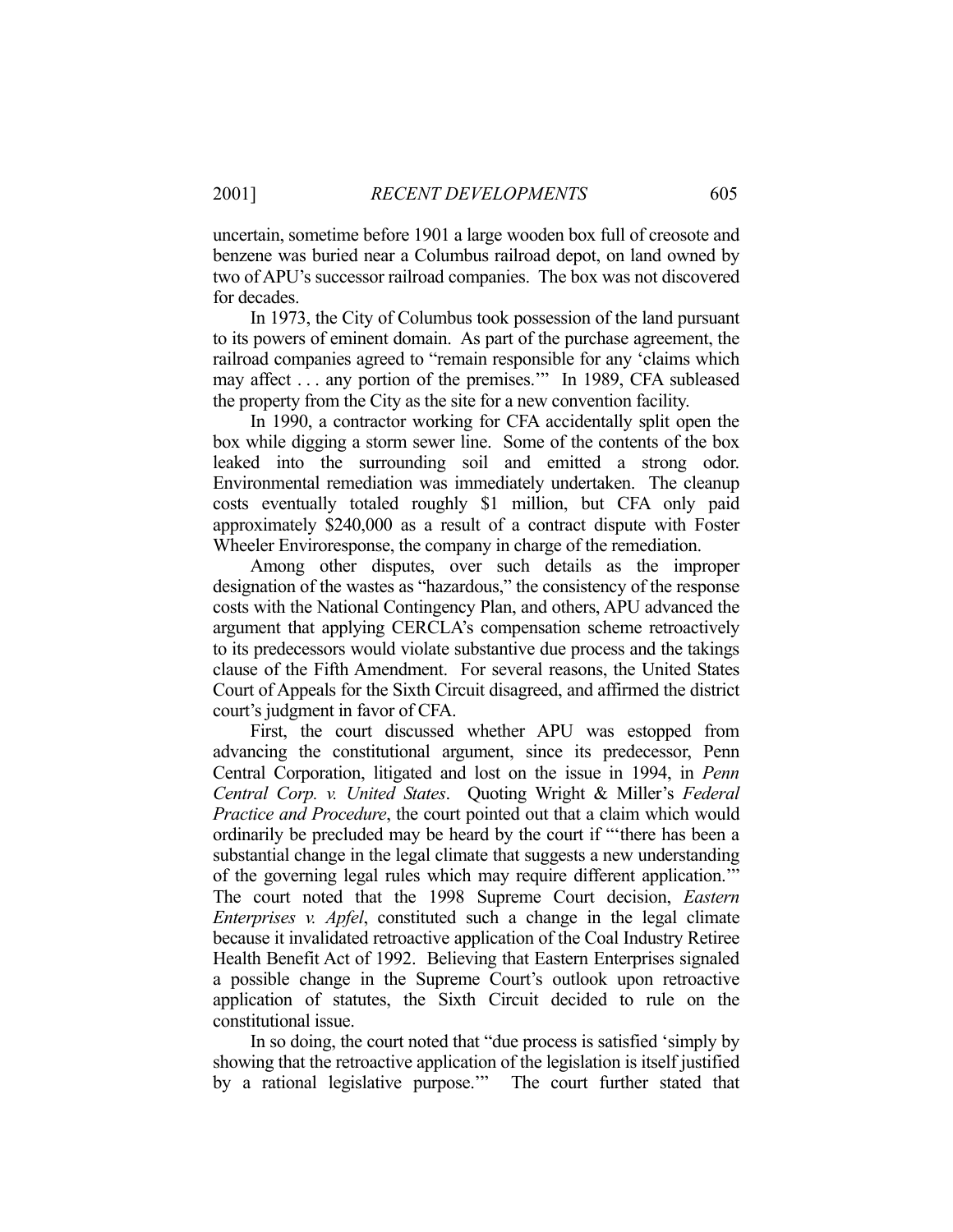"[l]egislative acts adjusting the burdens and benefits of economic life carry a presumption of constitutionality, and the burden of proving that the legislature acted in an arbitrary and irrational way is on the party complaining of the violation."

 Under that standard, the court analyzed the issue using two Supreme Court cases: *Usery v. Turner Elkhorn Mining Co.* and *Eastern Enterprises*. In *Usery*, the Court upheld the constitutionality of the retroactive application of Title IV of the federal Coal Mine Health and Safety Act of 1969 (CMHSA). CMHSA required coal mine operators to pay benefits to miners who had left the industry before implementation of the statute, but the defendant coal mine operators argued that "'to impose liability upon them for former employees' disabilities is impermissibly to charge them with an unexpected liability for past, completed acts that were legally proper and ... unknown to be dangerous at the time."" Against that argument, the Court upheld CMHSA's constitutionality, reasoning that retroactive application simply serves to "spread the costs of the employees' disabilities to those who have profited from the fruits of the employees' labor." The Court thus expressly rejected the idea that the imposition of unexpected duties and liabilities made the statute unconstitutional.

 Next, the Sixth Circuit examined the Supreme Court's *Eastern Enterprises* decision, in which it struck down the retroactive application of the Coal Industry Retiree Health Benefit Act of 1992 (CIRHBA) as unconstitutional. CIRHBA contained certain guaranteed health benefits that had been agreed upon in collective bargaining agreements in the 1970s. However, the statute attempted to apply those benefits to coal industry employers who had left the industry before the agreements had been reached. Five justices agreed that retroactive application to those employers was unconstitutional, but none of them could agree as to why it was so.

 The Sixth Circuit thus concluded first that *Eastern Enterprises* had no precedential weight because the Supreme Court did not agree upon a single rationale for striking down CIRHBA. The court further noted that even if there had been a single rationale, the case was distinguishable from the present one. According to the court, *Eastern Enterprises* is distinguishable in part because here, CERCLA was intended to operate retroactively. The court pointed to CERCLA's use of past tense verbs in its imposition of liability (e.g., those who "owned" or "operated" a facility at the time of contamination may be liable). It also noted that CERCLA permits abandoned sites to be cleaned up, then permits the remediating party to recover its costs from those responsible. Next, the court used the rationale of *Usery* when it stated that cleanup costs are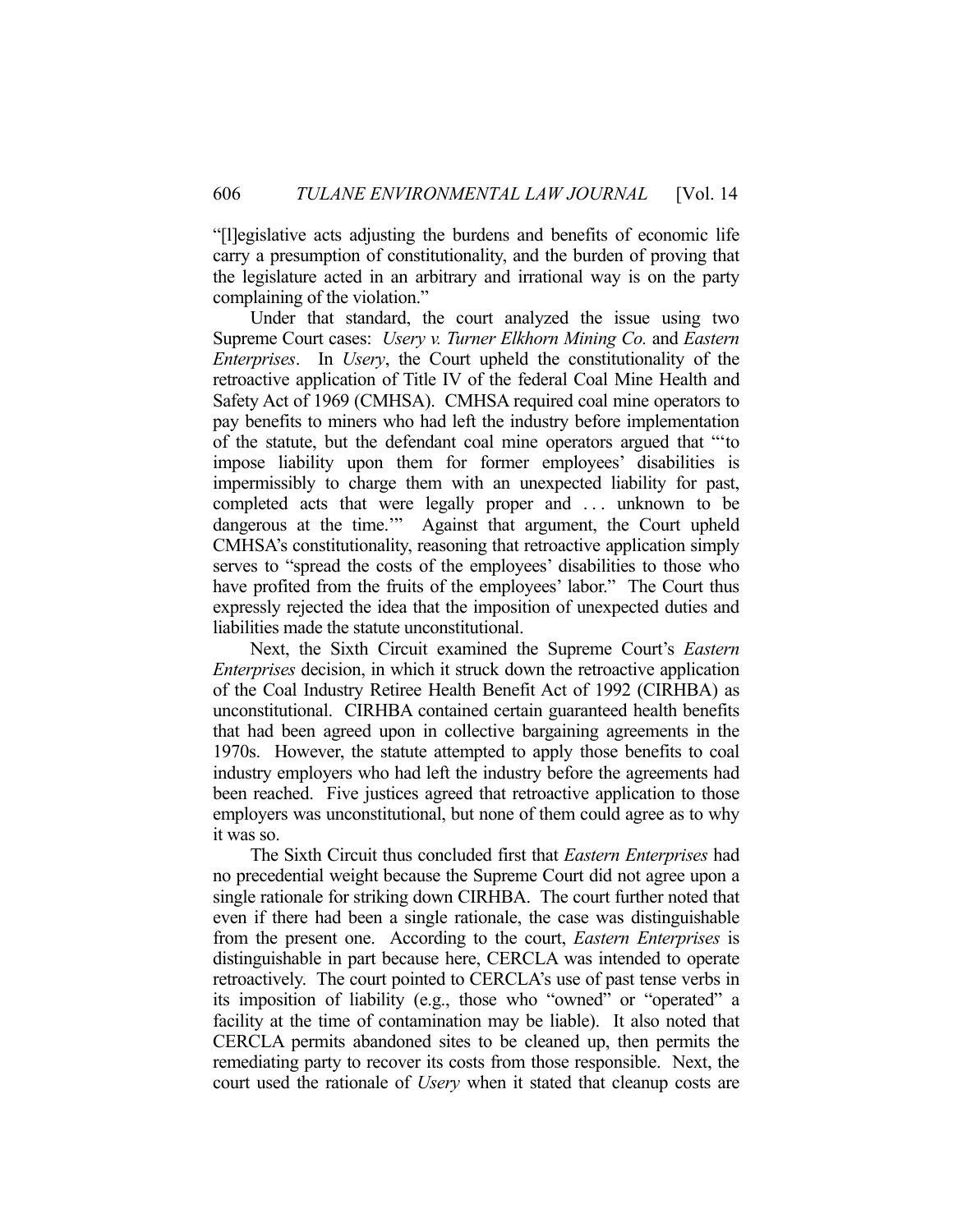rationally imposed upon parties that benefit from using the hazardous materials as well as their "presumably inexpensive method of abandonment."

 In response to APU's takings argument, the court stated that the economic impact upon APU, while significant, is "directly proportional to APU's prior acts of pollution." Thus, although the economic impact is unexpected, it does not "interfere with APU's reasonable investment backed expectations," as required by the test for takings violations. Since APU's liability stems directly from the actions of its predecessors, who incidentally retained liability for any claims related to the property, and who could have reasonably anticipated environmental liability, the application of CERCLA does not violate the Fifth Amendment. Finally, the court noted that there is "nothing unusual" about the CERCLA scheme here. "Congress intended to spread the costs of present risks and liabilities, which were created in the past, to those who benefited from their creation." Thus, permitting the retroactive application of CERCLA to such parties furthers Congress's intent, and does not violate the Constitution.

Amanda Ropp Blystone

#### IV. NATIONAL ENVIRONMENTAL POLICY ACT

### *Cantrell v. City of Long Beach*, 241 F.3d 674 (9th Cir. 2001)

 The United States Court of Appeals for the Ninth Circuit reversed a district court's dismissal of a suit by birdwatchers for lack of standing under the National Environmental Policy Act (NEPA). The Ninth Circuit found that the birdwatchers did in fact have a sufficiently concrete interest in birdwatching to confer standing under NEPA. However, the court also found that the birdwatchers did not have taxpayer standing to bring their state law claims in federal court.

 Two federally endangered species of birds foraged and nested in twenty-six acres of shallow water habitat in an area of Long Beach, California known as the West Basin. The habitat is located on a closed naval base and is the site of development of a marine container site. The appellants are local residents and avid birdwatchers of Long Beach and Lakewood, California. They belong to various environmental groups and oppose the plan to destroy the historical buildings and bird habitats on the naval base in preparation for the use of the property as a marine container terminal.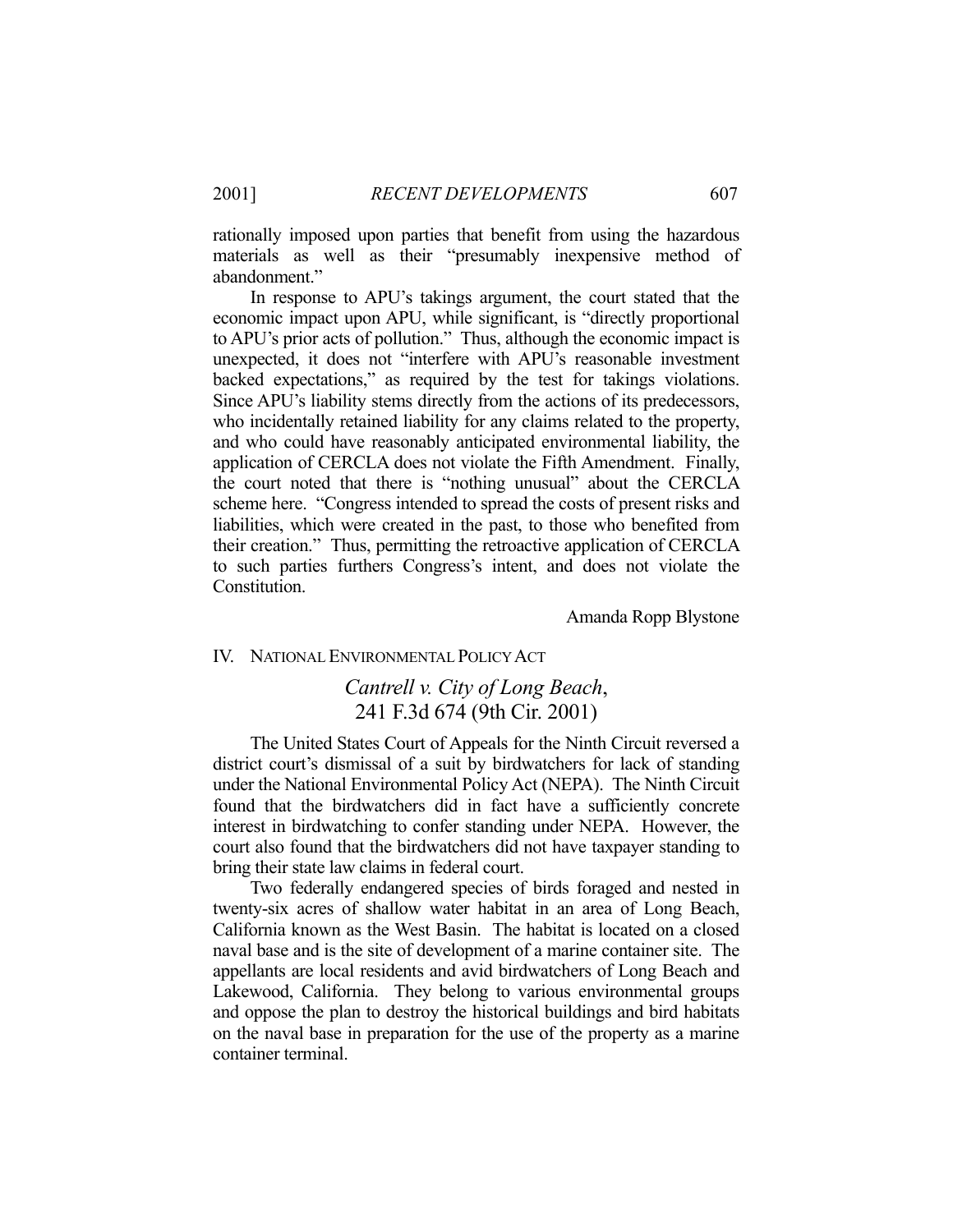Before transferring the property to the local government, the Secretary of Defense must prepare a decision document in accordance with NEPA. Under NEPA, any federal agency considering "major federal actions significantly affecting the quality of the human environment" is required to prepare an environmental impact statement (EIS) which identifies the environmental consequences of the proposed action and recommends ways to minimize those which are adverse. The Final Environmental Impact Statement (FEIS) evaluated four potential alternatives for the site: the marine container proposal, an auto terminal, an institutional campus, and the "no project alternative." By the time the appellants filed their brief in this appeal, the historic buildings and bird habitats on the naval base had already been destroyed.

 The City of Long Beach and the Navy took the position that the appeal of the birdwatchers was moot. The Ninth Circuit recently addressed mootness in the context of NEPA in two cases: *West v. Secretary of the Department of Transportation* and *Northwest Environmental Defense Center v. Gordon*. Specifically, in *Gordon* the court stated that "[a]s long as effective relief may still be available to counteract the effects of the violation, the controversy remains live and present."

 According to *West*, the court is particularly wary of entities ignoring the requirements of NEPA, building structures before going to court, and then hiding behind the mootness doctrine. Such a result is unacceptable. In the present case, the buildings had already been razed and the bird habitat demolished. However, if the defendants were required to undertake additional environmental review, they could consider alternatives to the current plan, and develop ways to mitigate the damages to the birds' habitat. Due to the fact that effective relief might still be available, demolition of the habitat was insufficient to render the case moot.

 The Navy contended that the birdwatchers did not satisfy the United States Constitution's Article III standing requirements. According to the United States Supreme Court's decision in *Friends of the Earth, Inc. v. Laidlaw Environmental Service, Inc.*, in order to satisfy these requirements a plaintiff must show: (1) that it has suffered an "injury in fact" that is (a) concrete and particularized and (b) actual or imminent, not conjectural or hypothetical; (2) that the injury is fairly traceable to the challenged action of the defendant; and (3) that it is likely, as opposed to merely speculative, that the injury will be redressed by a favorable decision.

 NEPA is a procedural statute. Under Lujan v. Defenders of Wildlife, in order to show an injury in fact, a plaintiff asserting a procedural injury must show that "the procedures in question are designed to protect some threatened concrete interest of his that is the ultimate basis of his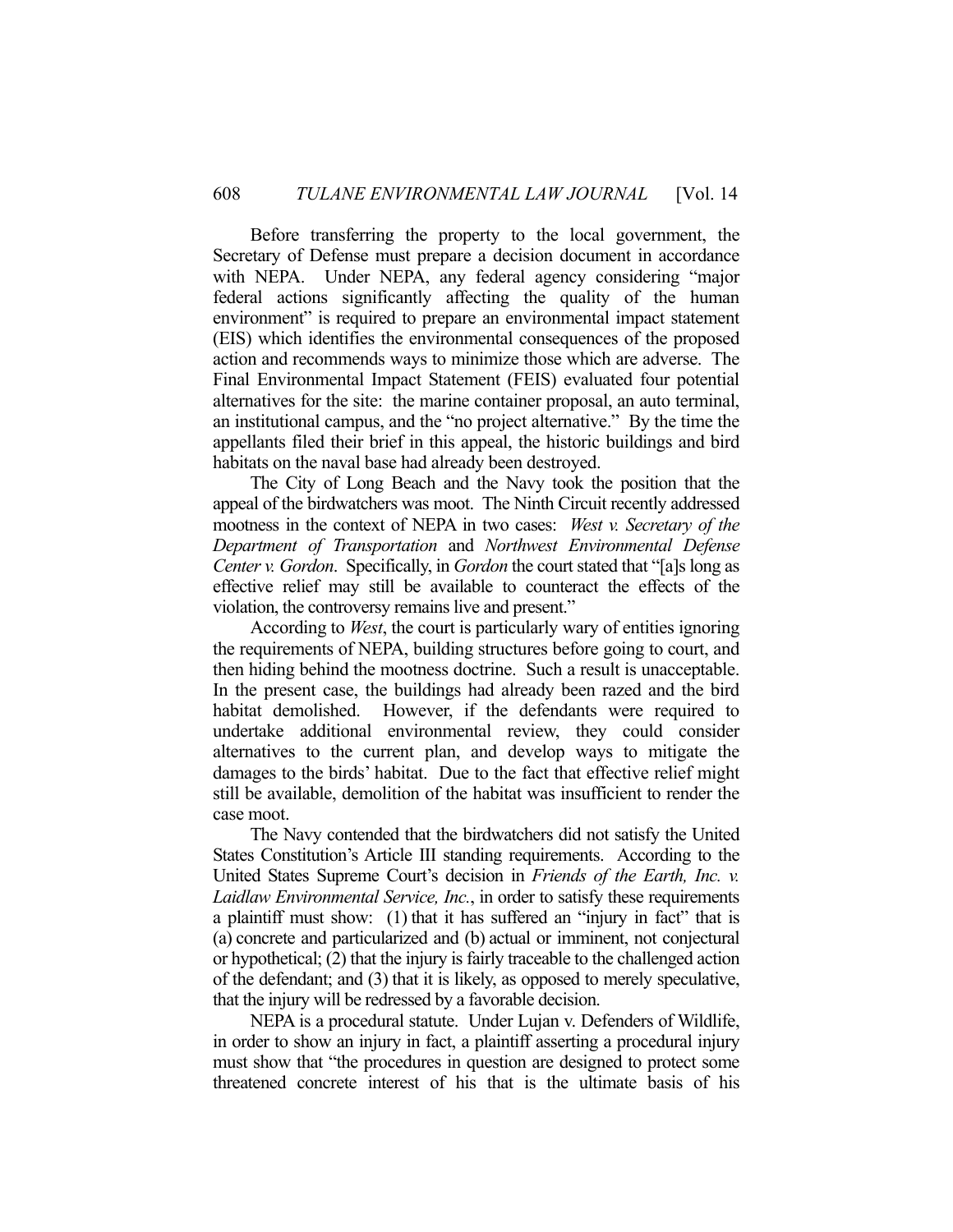standing." In the instant case, the birdwatchers are seeking to enforce a procedural right. This fact does not affect the analysis if the birdwatchers show infringement upon a concrete and particularized interest.

 An environmental plaintiff need not live near the site in question to establish a concrete injury. According to the Ninth Circuit in *Ecological Rights Foundation (ERF) v. Pacific Lumber Co.*, "repeated recreational use itself, accompanied by a credible allegation of desired future use, can be sufficient, even if relatively infrequent, to demonstrate that environmental degradation of the area is injurious to that person." Here, the birdwatchers asserted that the removal of trees and the shallow water habitat would directly and concretely affect their recreational and aesthetic interests. The court found that this was a sufficient demonstration of a concrete interest.

 The Navy argued that the injury must be an invasion of a legally protected interest. The Navy further claimed that the birdwatchers have no legal right to enter the closed Naval base, or to stand near it and watch the birds across the property line. The court found that the birdwatchers' desire to observe the birds from publicly accessible land outside the station is an interest sufficient to confer standing. The injury in fact requirement is designed to ensure that litigating parties have a concrete and particularized interest distinct from the interest held by the public at large. Therefore, if an area can be observed and enjoyed from adjacent land, plaintiffs need not physically enter the affected area to establish an injury in fact. This does not imply that the interest must be a substantive right sounding in property or contract.

 The birdwatchers argued that their ability to observe the birds in their habitat from publicly accessible land surrounding the station would be drastically limited, if not destroyed, by the Navy's actions. In order to allege a legally protected, concrete aesthetic interest, a plaintiff must demonstrate only that the challenged action affects his aesthetic or ecological surroundings. The fact that the site of the environmental damage was not publicly accessible was not fatal to the standing claim.

 For purposes of Article III standing, the relevant showing is injury to the plaintiff, not injury to the environment. To make it clear, according to ERF, "[r]equiring the plaintiff to show actual environmental harm as a condition for standing confuses the jurisdictional inquiry ... with the merits inquiry." Here, the birdwatchers have shown a concrete and particularized interest in observing the birds and their habitat from land near the station, and therefore have satisfied Article III's injury in fact requirement.

 Once a plaintiff has established an injury in fact under NEPA, the causation and redressability requirements are realized. A person may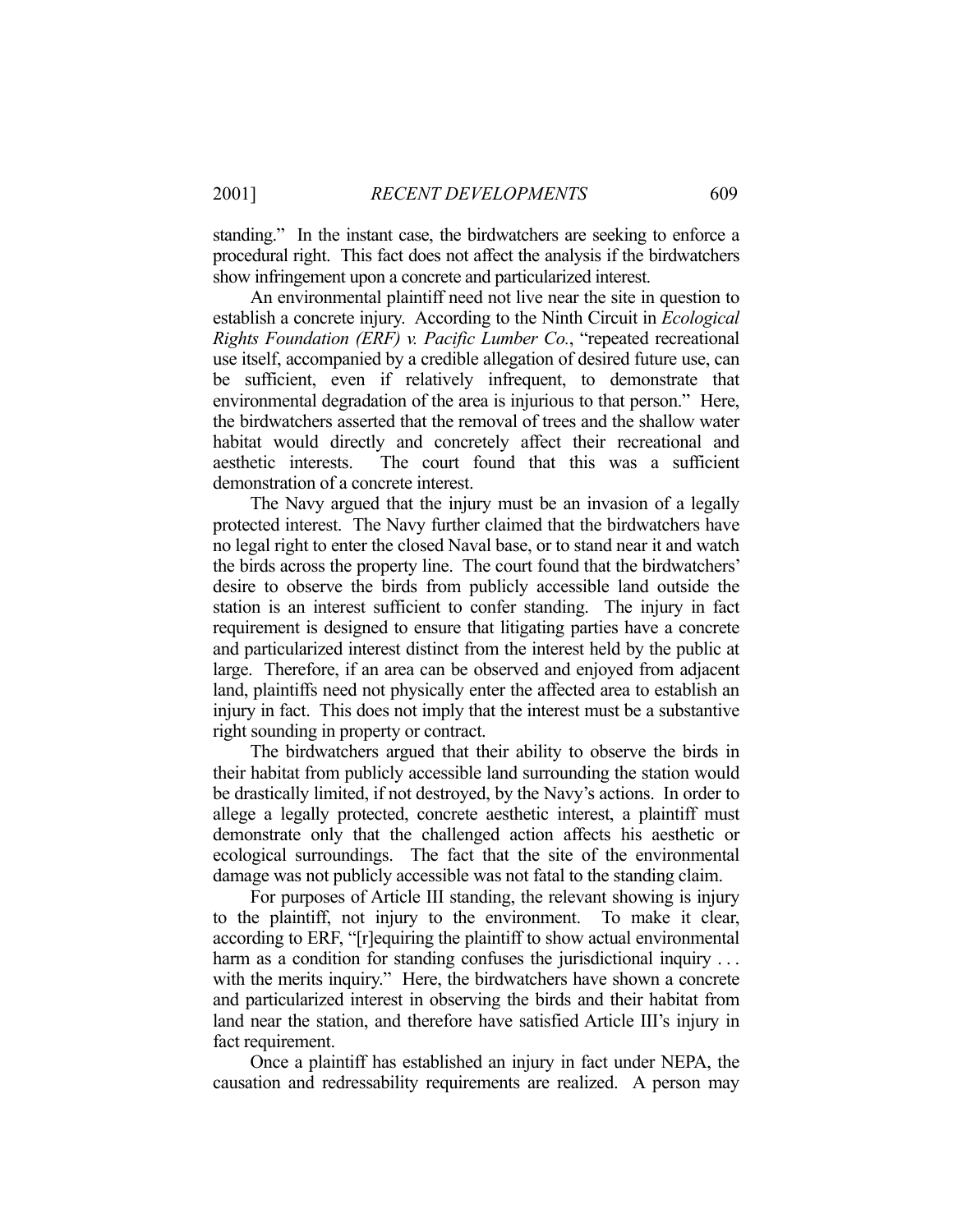assert a procedural right to protect his concrete interests without meeting all the normal standards for redressability and immediacy. To establish standing, the birdwatchers need not show that the revised EIS would result in the abandonment of the plans to build the marine container terminal. Here, the birdwatchers sought to enforce a procedural right under NEPA to protect their concrete interests. The Ninth Circuit therefore held that the birdwatchers had standing to challenge the adequacy of the Navy's FEIS even though a revised EIS might not result in a different reuse plan for the Naval base.

 The second claim made by the birdwatchers was that, as taxpayers of California, they had standing under the California Code of Civil Procedure to assert state law claims for waste of government funds, improper public gifts, and misuse of tidelands trust assets. The Court held that the birdwatchers did not establish standing as taxpayers to bring their state law claims in federal court. The Ninth Circuit therefore affirmed the district court's dismissal of these claims.

 California's lenient taxpayer standing requirements notwithstanding, the birdwatchers were obligated to establish a direct injury under the more stringent federal requirements for state and municipal taxpayer standing. To establish standing in a state or municipal taxpayer suit under Article III, a plaintiff must allege a direct injury caused by the expenditure of tax dollars. According to the Ninth Circuit in *Hoohuli v. Ariyoshi*, the pleadings of a valid taxpayer suit must "set forth the relationship between taxpayer, tax dollars, and the allegedly illegal government activity." Standing is denied when a plaintiff fails to allege that the government spent specific amounts of tax dollars on the conduct in question. In this case, the birdwatchers did not make an adequate showing of a direct economic injury resulting from the destruction of the Naval base and the construction of the marine container terminal. Most of the birdwatchers' allegations involved construction costs and potential financial losses financed by the Port of Long Beach, which does not receive tax dollars and is financed by its own revenues. Therefore, the birdwatchers failed to satisfy the Article III requirements for taxpayer standing because they never alleged a direct injury caused by the expenditure of tax dollars.

Holly Jackson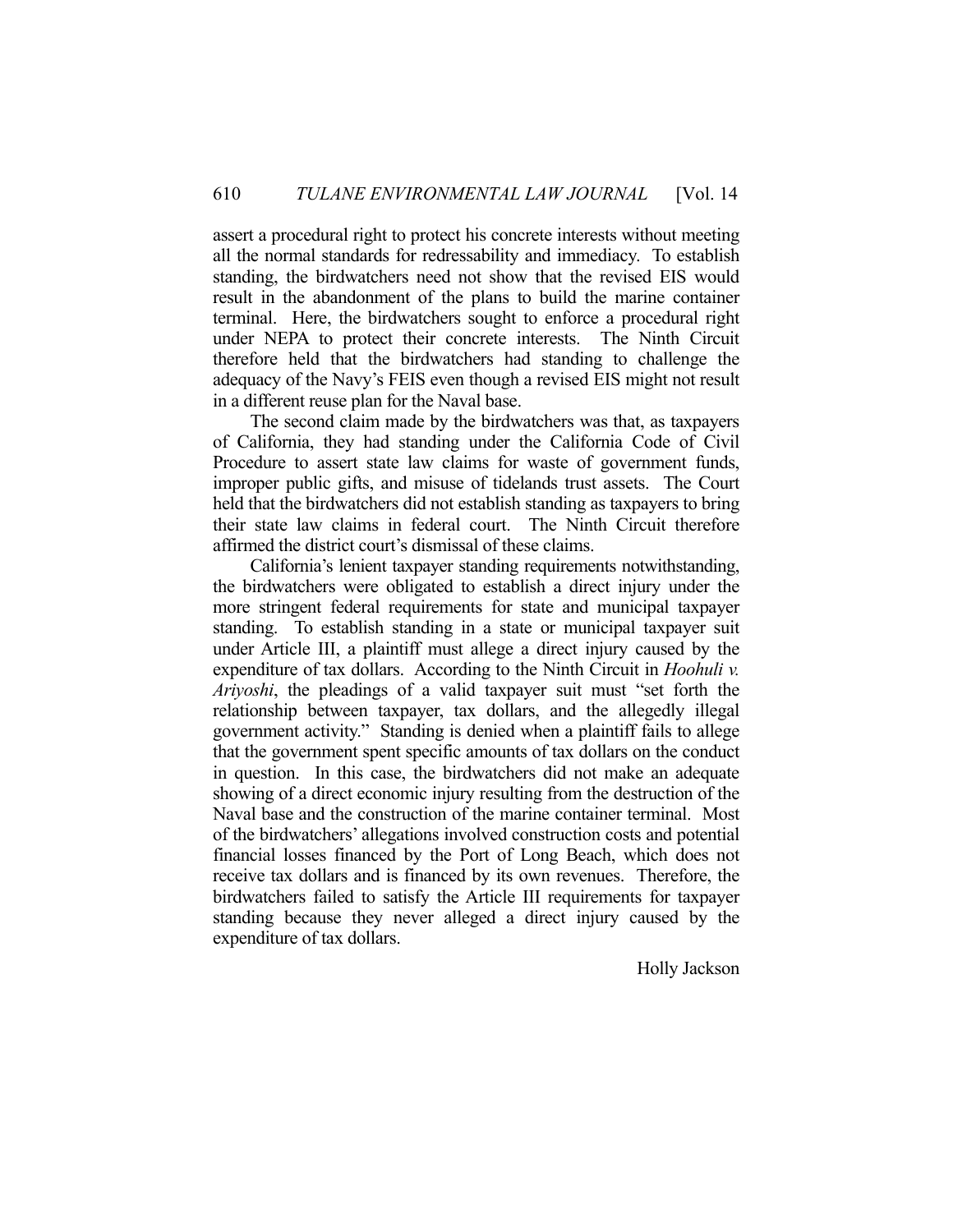V. ARCHEOLOGICAL RESOURCES PROTECTION ACT

## *United States v. Lynch*, 233 F.3d 1139 (9th Cir. 2000)

 This case involves an appeal of a felony conviction for a violation of the Archeological Resources Protection Act (ARPA). The defendant/appellee, Ian Martin Lynch, entered a conditional plea of guilty in the United States District Court for the District of Alaska for knowingly removing an archeological resource from public land. As part of the conditional plea Lynch retained the right to appeal the court's interpretation of the *scienter* requirement.

 The facts of this case are undisputed. The defendant was on a hunting trip with two companions on an uninhabited island in southeast Alaska. According to a report conducted for the Alaska Native Claims Settlement Act, the island has been identified to contain the remains of the native Alaskan Warm Chuck Village and Burial Site. While his companions were packing up camp, Lynch decided to explore various parts of the island. His exploration led Lynch to find what appeared to be a partially buried human skull and other various bones. Lynch removed the skull from the ground, but returned the other bones to the location where he had found them. After putting the other bones back in their place, Lynch then "took the skull back home to do some research on it." Although parts of the island had been previously identified by anthropologists and Native historians as being archeologically significant and containing burial and cemetery grounds, the skull was not found in any such area. However, a Forest Service archeologist determined that the skull was deliberately placed at the site in a burial-type manner.

 In order to determine if the skull was an "archeological resource" under the meaning enumerated in the ARPA, it would have to be at least 100 years old. Osteological examination of the skull failed to provide sufficient evidence as to the age of the skull. Thus, in order to determine the specific age of the skull, carbon dating was used. The result of the carbon dating method analysis indicated that the skull was at least 1400 years old. After the carbon dating analysis, Lynch was indicted for a felony violation of the ARPA.

 Lynch argued that his indictment omitted the requisite statutory *scienter*, and filed a motion to dismiss the indictment pursuant to this omission. The district court denied Lynch's motion, and concluded that the taking of the skull was "*malum in se*." On appeal, the court focused extensively on the level of knowledge required for a violation of the APRA.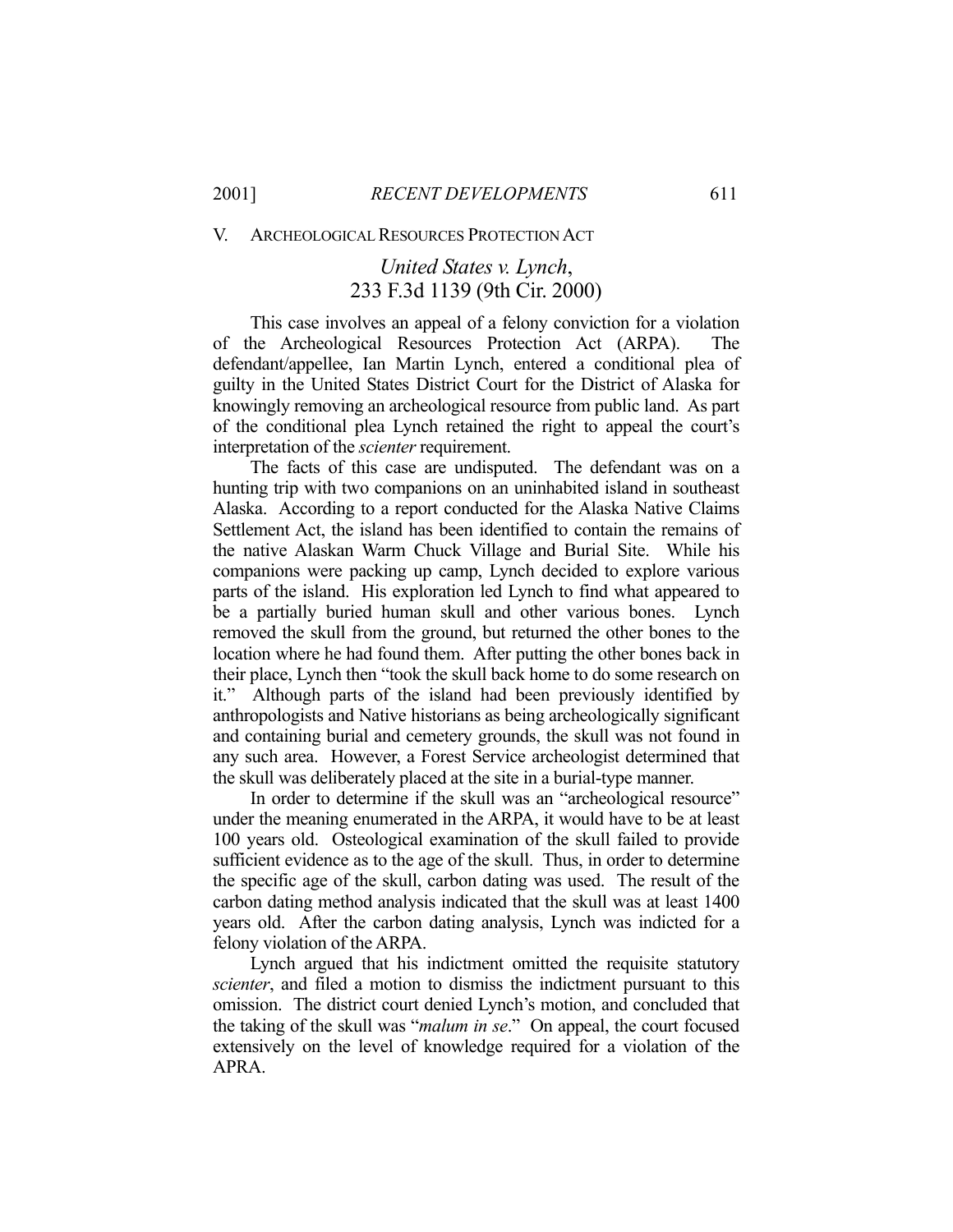The court first addressed the Government's argument that the ARPA's use of "knowingly" rather than "willfully" reflects legislative intent to not require knowledge that one's actions are against the law. While the court agreed with this argument, it noted that the present case turns not on Lynch's knowledge of the law, but rather on whether he knew, or should have known, that the human remains he found were "archeological resources" and that they possessed value other than satisfaction of his curiosity. Citing various portions of the ARPA's legislative history to support its determination, the court determined that the legislative history appeared to reject the requirement of specific intent. The court next looked to portions of the remarks of Congressman Morris Udall, the sponsor of the bill, from the legislative debate. Congressman Udall addressed the concerns over prosecution of the "casual visitor" who stumbles across an artifact, stating:

Certainly, no sponsor of this legislation and probably no reasonable person would want some overzealous bureaucrat to arrest a Boy Scout who finds an arrowhead along a trail . . . . The thrust of this act is not to harass the casual visitor who happens to find some exposed artifact, but to stop the needless, careless, and intentional destruction of archeological sites . . . .

 Other legislative history on the Senate side was also cited by the court. Speaking before the Senate Subcommittee on Parks, Recreation, and Renewable Resources, Senator Pete V. Domenici stated, "We want the felony jurisdiction to be only for extreme cases where there is both knowledge and a very valuable product . . . ."

 Pursuant to these cited provisions of the legislative history, the court determined that knowledge of the law is not necessary. Rather, the court held that for a felony conviction, the prosecutor must prove that a person charged under the ARPA knew, or at least had reason to know, that the object taken is an "archeological resource." The court stated that "picking up a skull is not in every case 'malum in se,' nor does every case 'involve public welfare.'" Prosecution for knowingly violating a statute enacted to criminalize removal of archeological resources must follow at least minimal traditional mens rea principles in order to give meaning to "knowingly." The court therefore held that since under 16 U.S.C. § 470ee(a), the Government failed to prove that the defendant knew or had reason to know that he was removing an "archeological resource," the judgment against the defendant/appellee was vacated.

 While the court did not determine whether Lynch should be entitled to the deference of the "casual visitor" as discussed in the legislative history to the ARPA, the facts suggest that the defendant/appellee may not deserve such leniency. In a statement given by Lynch in his interview with Forest Service officials, Lynch stated that he was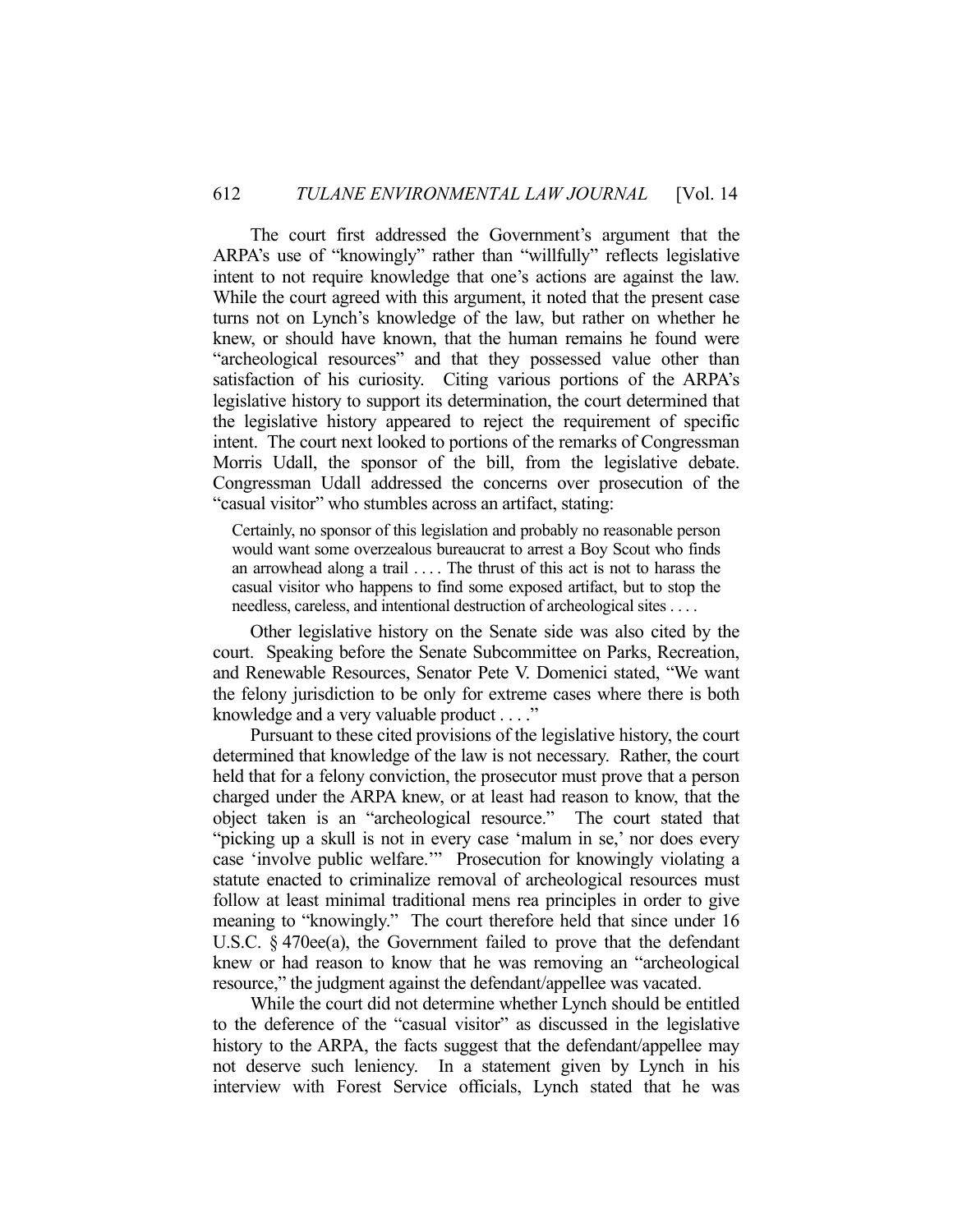interested in, or at least curious about, artifacts associated with early inhabitants of the island. Lynch also admitted that he was in fact "hoping to find something in his cave wanderings, and that he liked to collect things."

 Although the burial site was able to be restored at a price of five hundred dollars, the original disturbance of the site is precisely the sort of event the ARPA was enacted to prevent. Clearly, discovery of small arrowheads or pieces of pottery was not intended to be punished by felony convictions. However, calculated removal of a human skull and skeleton from an area known to contain burial and cemetery grounds should in fact be punished. If Native American lands, artifacts and burial sites are not protected by the force and effect of the law established through the ARPA, courts are doing a disservice to the very cultural identity and historical significance of the sites the statute was enacted to protect.

Scott Lovernick

#### VI. ENDANGERED SPECIES ACT

## *Greenpeace v. National Marine Fisheries Service*, 198 F.R.D. 540 (W.D. Wash. 2000)

 The Gulf of Alaska and the Bering Sea/Aleutian Islands region, also called the North Pacific ecosystem, is home to the largest commercial fishery in the United States. The region is also the habitat of the western population of Steller sea lions, which were listed under the Endangered Species Act (ESA) as a threatened species in 1990 and reclassified as endangered in 1997. This case arises out of the complex interaction between the fisheries and the Steller sea lion population.

 The case began in 1998 when the plaintiffs, various environmental organizations, sued the National Marine Fisheries Service (NMFS), challenging the 1998 North Pacific Fishery Management Plans under both the ESA and the National Environmental Policy Act (NEPA). Representatives of the fishing industry intervened as defendants. The plaintiffs' suit complained of the significant decrease in the population of certain fish, particularly pollock and mackerel, which form the majority of the diet of Stellar sea lions.

 The United States District Court for the Western District of Washington found that NMFS findings regarding jeopardy to the Stellar sea lions were not arbitrary and capricious, but that the agency's reasonable and prudent alternatives were arbitrary and capricious because they were not legally justified. This was largely because the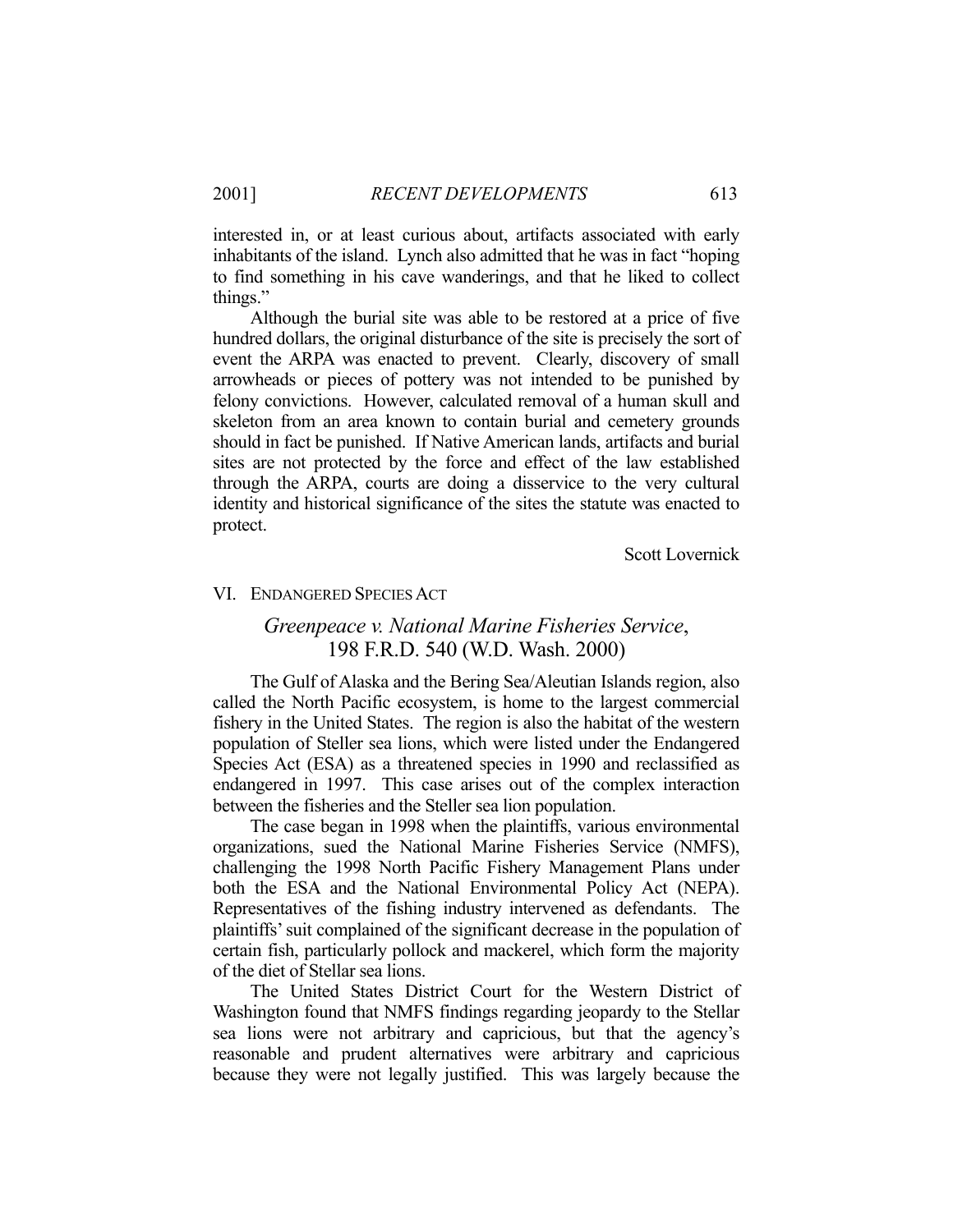record did not support a finding that the agency's stated alternative would avoid jeopardy. A programmatic supplemental environmental impact statement was then required.

 The ESA encompasses a duty to avoid jeopardy and adverse modification, and further provides for consultation by an expert agency to evaluate the consequences of a proposed action on a listed species. The expert agency then prepares a Biological Opinion, which sets forth the agency's opinion, and a summary of the information on which the opinion is based, detailing how the agency action affects the species or its critical habitat. If jeopardy or adverse modification is found, the expert agency must suggest reasonable and prudent alternatives (RPAs) which it believes would not violate section 7 of the ESA.

 On December 3, 1998, NMFS issued a Biological Opinion which concluded that the pollock fishery as proposed would result in jeopardy and adverse modification to the Stellar sea lion and its critical habitat. On October 15, 1999, NMFS proposed RPAs that consisted of the alternative management measures by which NMFS believed the pollock fishery could be implemented consistent with section 7 of the ESA. On motions for summary judgment, the court found the RPAs to be "arbitrary and capricious because NMFS failed to adequately explain how the proposed alternative measures would avoid jeopardy and adverse modification."

 Together with the proposed RPAs, NMFS produced the required administrative record. This record was incomplete because NMFS had decided to withhold numerous documents. This most recent development in the ongoing controversy over the Stellar sea lion resulted from the plaintiffs' motion to compel production of these documents. The documents in question were prepared by NMFS scientists and staff in connection with the development of the RPAs. Specifically, these documents contained observations and criticisms of the draft RPAs. NMFS opposed the motion to compel, claiming that the documents were protected from discovery under several privileges, including the deliberative process privilege.

 The deliberative process privilege shields from disclosure intragovernmental communications relating to matters of law or policy. "The underlying purpose of the privilege is to protect the quality of governmental decision-making by maintaining the confidentiality of advisory opinions, recommendations, and deliberations that comprise part of the process by which government formulates law or policy." The reasoning behind the privilege is that open and honest discussions among various employees of a given agency "would be chilled if the personal ideas and opinions of government employees involved in the decision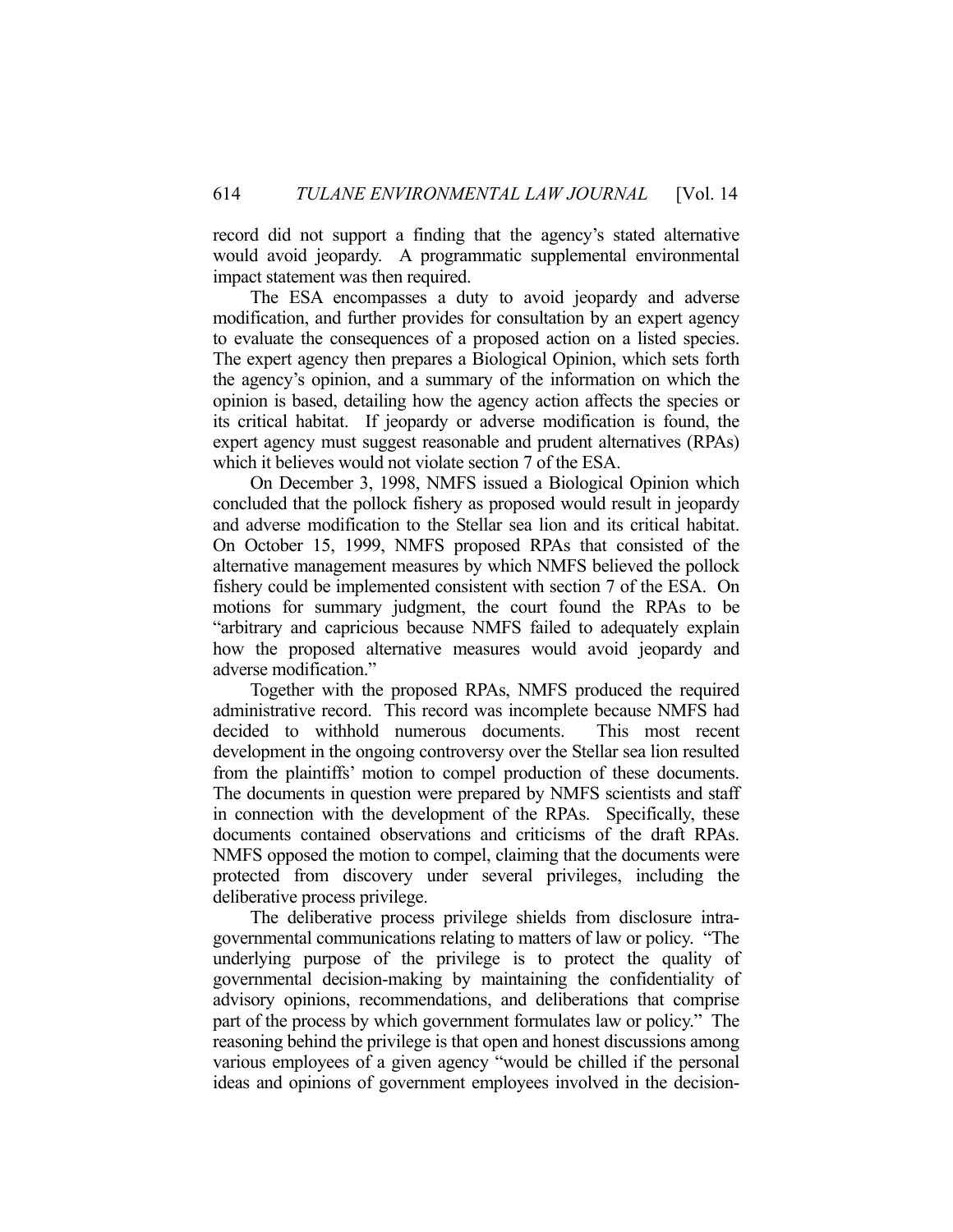making process were subject to public scrutiny." In order to qualify for the privilege, a document must be both "predecisional" and "deliberative," which means that it must "actually be related to the process by which policies are formulated." Thus, factual material, or material that isn't directly related to policy-making, is protected only to the extent that an agency's "preliminary positions or ruminations are about how to exercise discretion on some policy matter." For instance, the privilege may be inapplicable where the agency's decision-making is itself at issue.

 In this case, the district court had issued an order concluding that the deliberative process privilege did not apply to most of the documents in question because the RPA determination is essentially one of fact rather than one of law or policy. Here, NMFS asked the court to reconsider, arguing that in determining whether a particular document falls within the privilege "a reviewing court should focus on whether the document in question is part of the deliberative process, rather than whether the material is essentially deliberative or factual." The court concluded that a determination of jeopardy and adverse modification under the ESA was not a process "that implicated NMFS's policyoriented judgment." Therefore, the court's analysis "did not focus on the content of specific documents, but was based on the nature of the agency process as a whole."

 The court rejected NMFS's claims and upheld its prior order. The crux of its decision was that "[s]ection 7 of the ESA does not require, nor permit, discretionary policy-making. A determination of jeopardy or adverse modification is limited to objective, fact-based scientific conclusions. Thus . . . the process as a whole is not "deliberative" within the meaning of the privilege."

 The court compared its analysis to that of the Ninth Circuit in *National Wildlife Federation v. United States Forest Service*, in which the court "adopted a functional" approach to determining whether the deliberative process privilege applied to any particular document. Under this approach, "the privilege is not tied to the type of information contained in a document." Rather, the privilege applies if disclosure of factual information would divulge the agency's decision-making process. There, the court concluded that the documents at issue "represent[ed] the tentative opinions and recommendations of Forest Service employees on matters instrumental to the formulation of policies governing the allocations of the Forest's resources to competing uses." In contrast, the Federal District Court in Washington found that this was not the case "where the process itself was unrelated to any discretionary policymaking."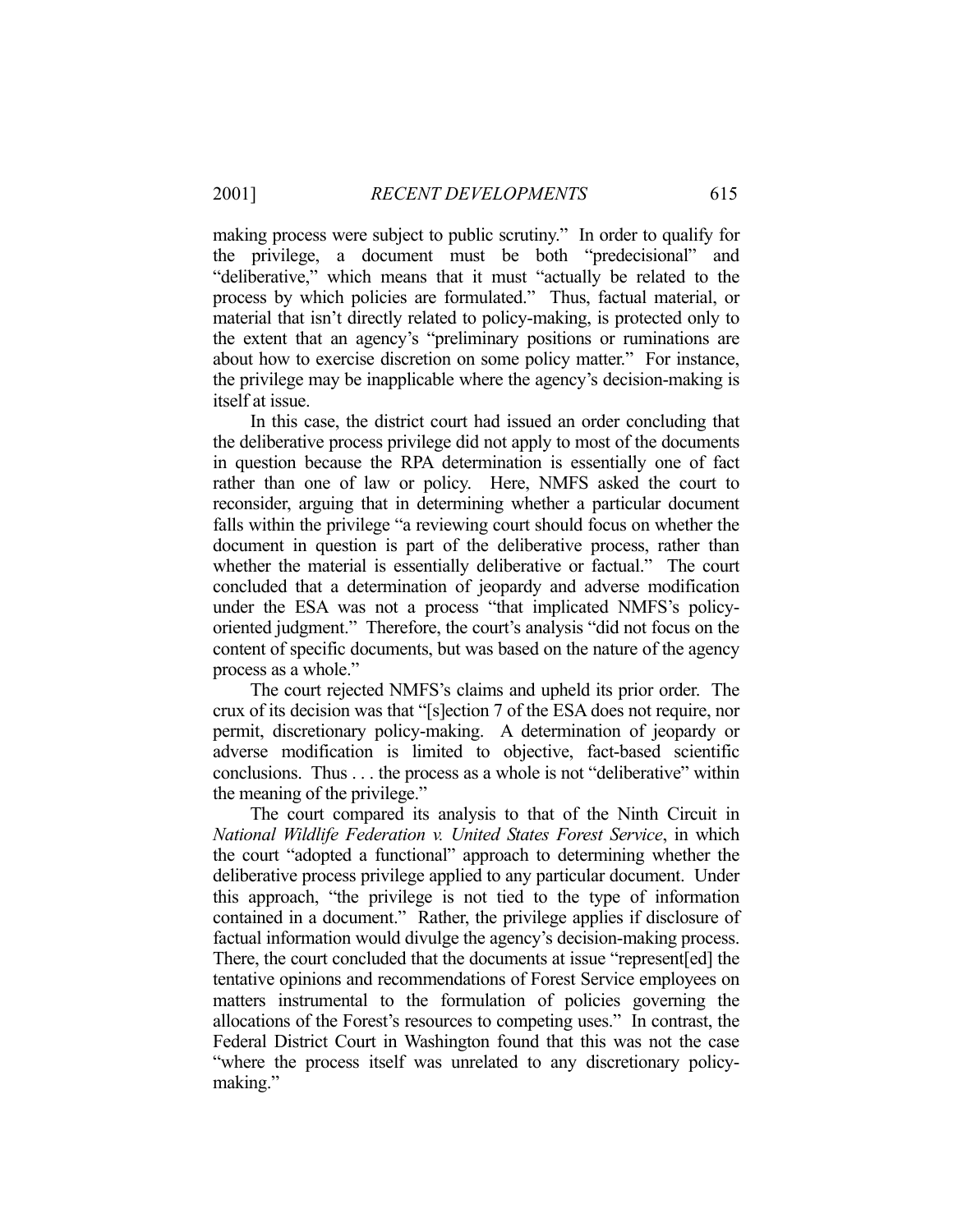In conclusion, the court stated that "the deliberative process privilege does not apply to shield an analysis of jeopardy and adverse modification under the ESA. Under the ESA any analysis under these two standards is essentially a factual rather than legal or policy determination."

 It is critically important to environmental litigation that administrative records be complete and accurate. An agency's decisionmaking is reviewed by a court solely on the basis of that record; a court cannot look beyond it to determine whether an agency decision was arbitrary and capricious. Therefore, an incomplete record, sanitized and edited by the agency whose decision is being challenged would undoubtedly sound a death knell for challenges by environmental plaintiffs. Additionally, the court made a general statement that documents created in the analysis of jeopardy and modification under the ESA must be included in the administrative record. This will go a long way toward ensuring that agency decisions are based on a complete record with full consideration given to all input. It will also ensure that litigation seeking to ensure the protection of endangered species will not be obstructed by incomplete or inaccurate records.

Jennifer Marshall

### VII. CLEAN WATER ACT: SECTION 404 JURISDICTION AND THE MIGRATORY BIRD RULE

## *Solid Waste Agency v. United States Army Corps of Engineers*, 121 S. Ct. 675 (2001)

 The United States Army Corps of Engineers (Corps) has the authority under section 404(a) of the Clean Water Act (CWA) to issue permits "for the discharge of dredged or fill material into the navigable waters at specified disposal sites." In the present case, the United States Supreme Court limited the Corps' jurisdiction by holding that the Migratory Bird Rule did not apply to an abandoned sand and gravel pit, and thus could not be regulated by the Corps. The tension within the Court's 5-4 decision is evidenced by the dissent's characterization that "the Court takes an unfortunate step that needlessly weakens our principal safeguard against toxic water."

 A consortium of twenty-three suburban Chicago cities and villages, the Solid Waste Agency of Northern Cook County (SWANCC), attempted to locate a site for the disposal of baled nonhazardous waste. SWANCC eventually decided to purchase an abandoned sand and gravel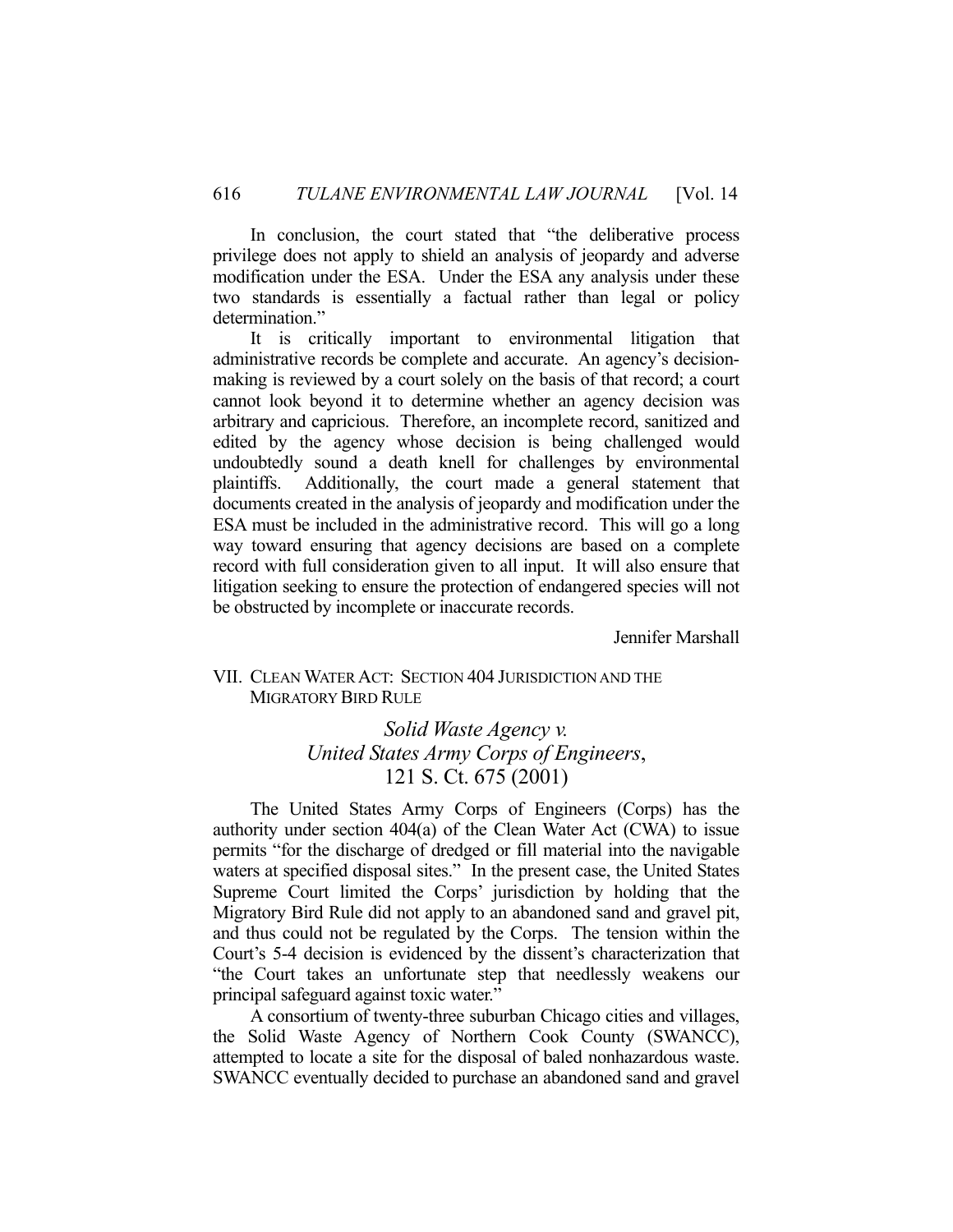pit located within a successional stage forest. Excavation trenches which were used during the mining operation were to be part of the dump site. Because the trenches had evolved into permanent and seasonal ponds, SWANCC contacted the Corps to determine whether a section 404 permit was required. Initially, the Corps did not find that a permit was necessary because it found that the site did not contain any wetlands. However, after becoming aware that the site was used as a habitat for several migratory bird species, the Corps asserted jurisdiction over these seasonal ponds. The Corps therefore formally

determined that the seasonally ponded, abandoned gravel mining depressions located on the project site, while not wetlands, did qualify as 'waters of the United States' . . . based upon the following criteria: (1) the proposed site has been abandoned as a gravel mining operation; (2) the water areas and spoil piles had developed a natural character; and (3) the water areas are used as habitat by migratory bird [sic] which cross state lines.

 SWANCC thus made several proposals to mitigate harmful effects upon the migratory birds species. Not only did SWANCC obtain the necessary state and local approval for its application, but it also obtained the required water quality certification from the Illinois Environmental Protection Agency. The Corps, however, refused to issue a permit because it found that SWANCC had not proven that its proposal was the "'least environmentally damaging, most practicable alternative.'" Specifically the Corps was unsatisfied with SWANCC's proposal because "SWANCC's failure to set aside sufficient funds to remediate leaks posed an 'unacceptable risk to the public's drinking water supply,' and ... the impact of the project upon area-sensitive species was 'unmitigatable since a landfill surface cannot be redeveloped into a forested habitat."

 Challenging the Corps' jurisdiction and the merits of the permit denial, SWANCC filed suit under the Administrative Procedure Act in the Northern District of Illinois. The district court granted summary judgment in favor of the Corps on the jurisdictional issue. On appeal to the Seventh Circuit, SWANCC argued that the Corps "had exceeded their statutory authority in interpreting the CWA to cover nonnavigable, isolated, intrastate waters based upon the presence of migratory birds and, in the alternative, that Congress lacked the power under the Commerce Clause to grant such regulatory jurisdiction." The Seventh Circuit began its analysis with the constitutional issue and found that the authority to regulate did exist using the "cumulative impact doctrine" because the "aggregate effect of the 'destruction of the natural habitat of migratory birds' on interstate commerce . . . was substantial." Using this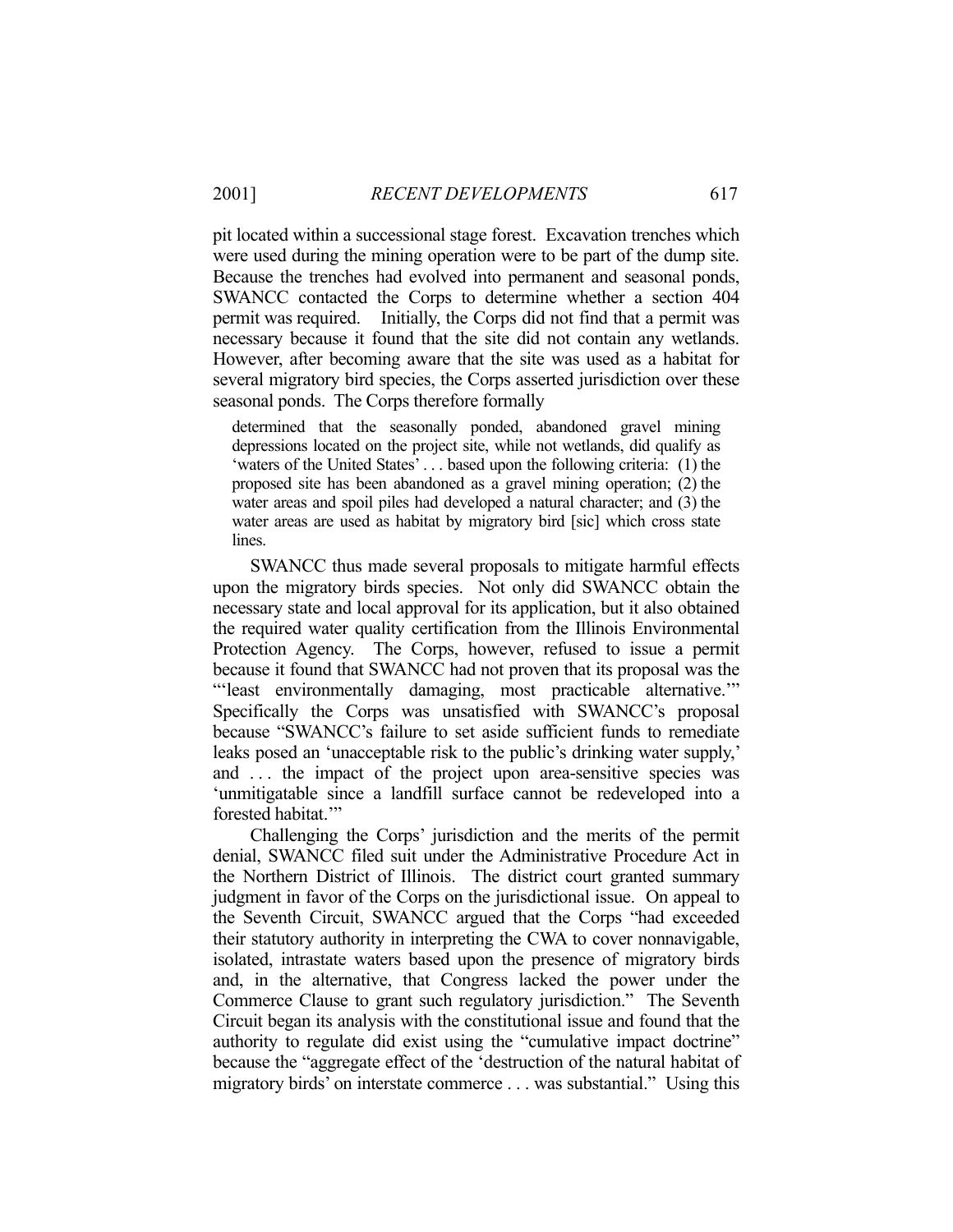logic, the Seventh Circuit held that the "CWA reaches as many waters as the Commerce Clause allows" and thus the Corps' application of the migratory bird rule did not exceed its statutory authority.

 The Supreme Court did not, however, reach the constitutional issue in the present case because it used an interpretation of section 404 which avoids the issue. Using this interpretation the Court reversed the Seventh Circuit and found that the Corps had no jurisdiction over the permanent and seasonal ponds at issue because they are not adjacent to any navigable waters. In the majority opinion, Chief Justice Rehnquist focused on the language of section 404 which confers jurisdiction on the Corps as well as case law which interprets the statute to expand the Corps' jurisdiction to wetlands abutting on a navigable waterway.

 The Corps interpreted "waters of the United States" to include the ponds because of their use as habitat by migratory birds. However, the Court concluded that this "migratory bird rule" is not supported by the language of the CWA. In so finding, the Court contrasted the Corps' position in the present case and the Court's holding in *United States v. Riverside Bayview Homes, Inc.* In *Riverside*, the Court upheld the Corps' jurisdiction and authority to "regulate at least some waters that would not be deemed 'navigable' under the classical understanding of that term." However, the Court pointed out here that its previous opinion was based on the finding that there was a "significant nexus between the wetlands and 'navigable waters.'" The Court found that to confer jurisdiction upon the Corps in the present case would require a finding that the CWA extends jurisdiction to ponds not adjacent to open water. Such a finding, the Court concluded, is not supported by the text of the statute.

 Thus, the Court's decision turns on the use of the term "navigable waters" in section 404(a) and its definition, provided by 33 U.S.C. § 1362(7), as the "waters of the United States including the territorial seas." The Court further pointed out that the Corps' initial interpretation of navigable waters limited the term to "those waters of the United States which are subject to the ebb and flow of the tide, and/or are presently, or have been in the past, or may be in the future susceptible for use for purposes of interstate or foreign commerce." The Corps contended that it had changed its interpretation to include "other waters that are not part of a tributary system to interstate waters or to navigable waters of the United States, the degradation or destruction of which could affect interstate commerce." The Corps further argued that Congress acquiesced to this definition when it failed to pass a bill narrowing the Corps' jurisdiction.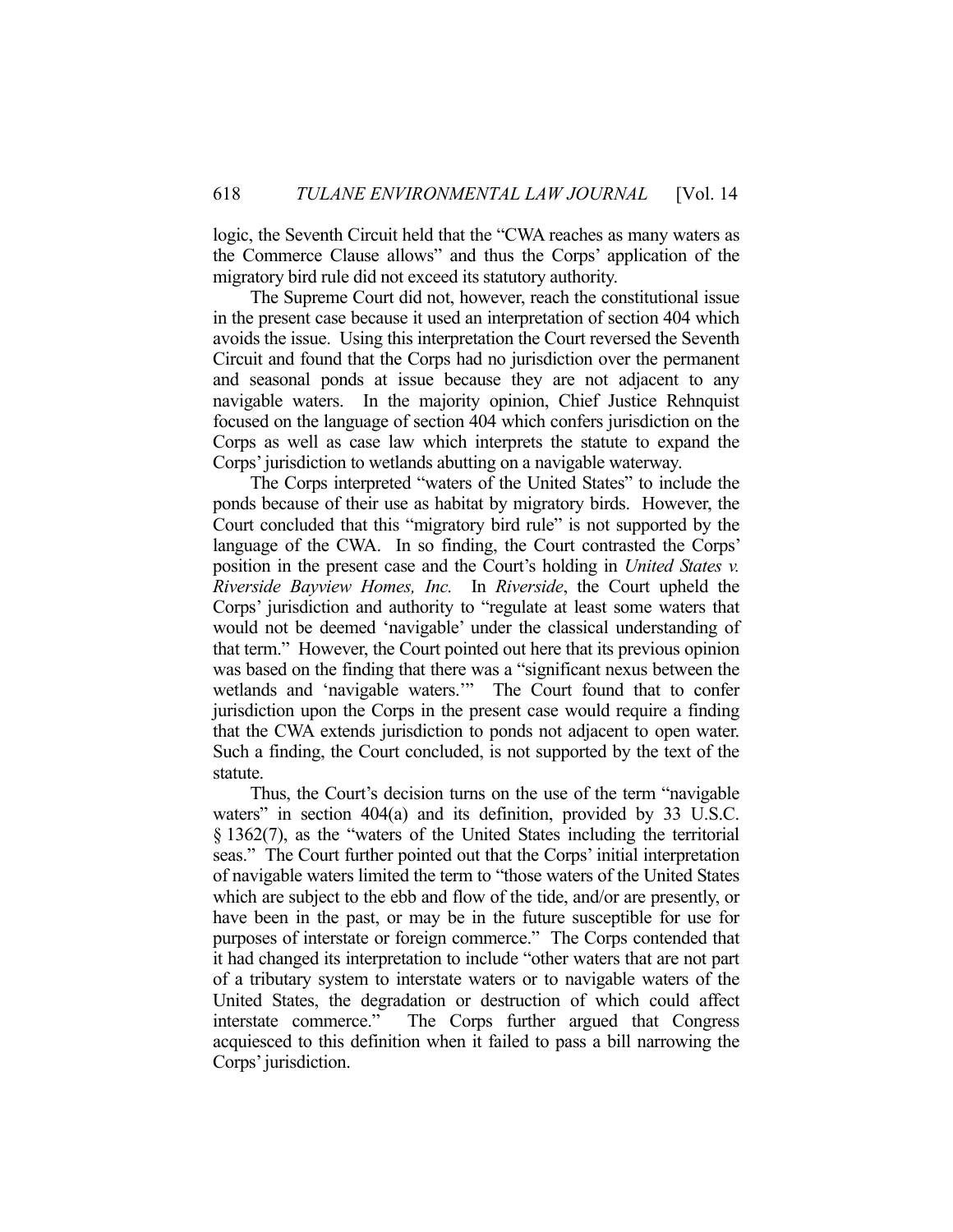The Court, however, cautioned against the use of "failed legislative proposals" to evidence congressional acquiescence. Consequently, it concluded that the Corps had not made a sufficient showing that the failed House bill was a response to the Corps' expanded definition so that its failure could be considered acquiescence by Congress. Chief Justice Rehnquist was further disappointed, it seemed, by the text of section  $404(g)$ . The "navigable waters" of section  $404(g)$  were previously recognized by the *Riverside* Court to include other waters that may not traditionally be navigable. While the Corps argued that these "other waters" were those referenced in its second interpretation of the CWA, the Court found that section  $404(g)$  could also mean only other waters that are adjacent to navigable waters. As a result, the Court refused to extend its *Riverside* definition of "navigable waters" to "isolated ponds, some only seasonal, wholly located within two Illinois counties." Any other holding, the Court argued, would make the term "navigable" meaningless when one considers that Congress relied on the Commerce Clause as its authority for enacting the CWA.

 The final Corps argument addressed by the Court concerned the agency's right to deference to its reasonable interpretation of the CWA under *Chevron U.S.A. Inc., v. Natural Resources Defense Council, Inc.* It was the Corps' contention that section 404(a)'s scope as to nonnavigable, isolated, intrastate waters was not specifically addressed by Congress. Thus, the Corps argued that the Corps' migratory bird rule deserved deference under *Chevron*. The Court, however, found that section 404 was clear and that, even if it were not, the *Chevron* doctrine would not be applied in the present case. In order to support this contention, the Court noted that "where an otherwise acceptable construction of a statue would raise serious constitutional problems, the Court will construe the statute to avoid such problems unless such construction is plainly contrary to the intent of Congress."

 While acknowledging the possible aggregate effect on commerce of the destruction of migratory bird habitat, the Court struggled to reconcile the regulation of land that is habitat for migratory birds and the limitation of Corps jurisdiction to "navigable waters" in section 404. The concern stemmed from the fact that conferring jurisdiction over these ponds under the migratory bird rule "would result in a significant impingement of the States' traditional and primary power over land and water use." Consequently the Court found no evidence of congressional intent to "readjust the federal-state balance" and thus decided to read the statute to "avoid the significant constitutional and federalism questions" raised by the Corps' interpretation of its jurisdiction, and denied *Chevron* deference. Although the Court rejected the migratory bird rule for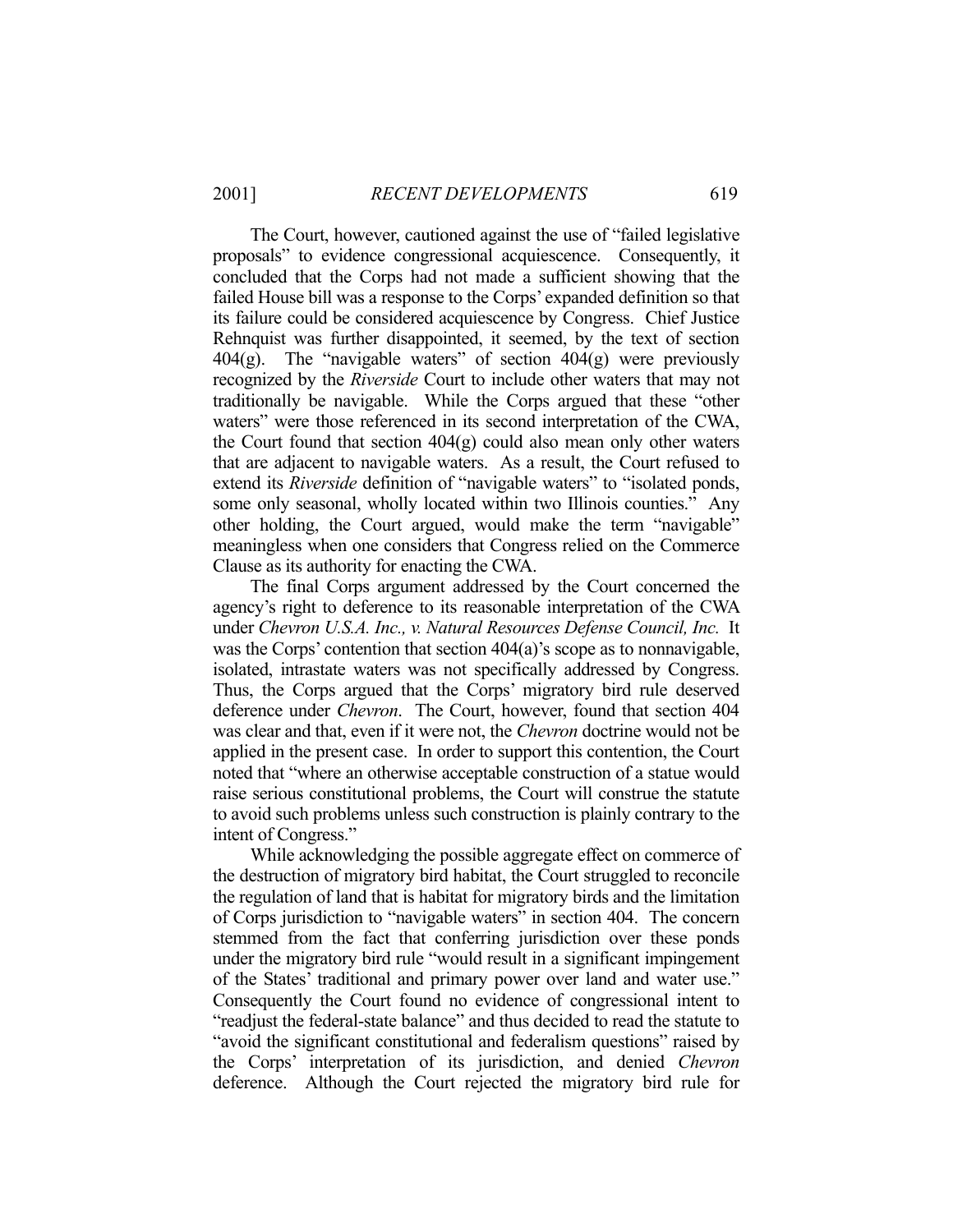determining the Corps' jurisdiction in this case, it is not clear whether its rejection applies only to a case such as this where the waters involved are not within the CWA's meaning of navigable waters, or applies to the rule itself.

 In a strongly worded dissent, Justice Stevens lambasted the majority's finding that "navigability" is necessary for the Corps to have jurisdiction under the CWA. The dissent concluded that the CWA's "purpose of protecting the quality of our Nation's waters for esthetic, health, recreational, and environmental uses" redefines the scope of the Corps' jurisdiction to include all the waters of the United States. Citing *Riverside*, the dissent also contended that the Court already "crossed the legal watershed that separates navigable streams of commerce from marshes and inland lakes" so that the Corps' jurisdiction should not be limited to just those waters that are adjacent to navigable waterways. In contrast to the majority opinion, the dissent opined extensively on the power of Congress to grant such jurisdiction under the Commerce Clause.

 In his analysis, Justice Stevens examined the history behind federal water regulation and found a doctrinal shift from protecting navigability to preventing degradation. Additionally he found the CWA's directive focus to be not on "unobstructed navigation" but on those improvements necessary for conservation. As a result, the dissent concluded that the statute's comprehensive goal demands expansion of its jurisdictional scope to "all waters of the United States." Consequently "activities regulated by the CWA have nothing to do with Congress's 'commerce power over navigation.'" The term "navigable waters" was then dismissed by the dissent as a "shorthand for 'waters over which federal authority may properly be asserted.'"

 In probably the dissent's strongest reasoning Justice Stevens quoted language from *Riverside*, where the Court found that Congress did acquiesce to the Corps' expanded jurisdiction over wetlands and concluded that "the Court is wrong to reverse course today." Also agreeing as to the ambiguity of the language in section  $404(g)$  the dissent contended that the majority ignored the legislative history behind the provision. Significantly, the legislative history references the Corps' jurisdiction over navigable waters until state programs are implemented to regulate "phase 2 or 3 waters." Justice Stevens noted that phase 3 waters include all other waters covered by the statute and thus can include the ponds in question. Accusing the majority of quoting out of context and selective reading, the dissent claimed that the majority ignored evidence of Congress's intent to extend federal jurisdiction to "isolated waters."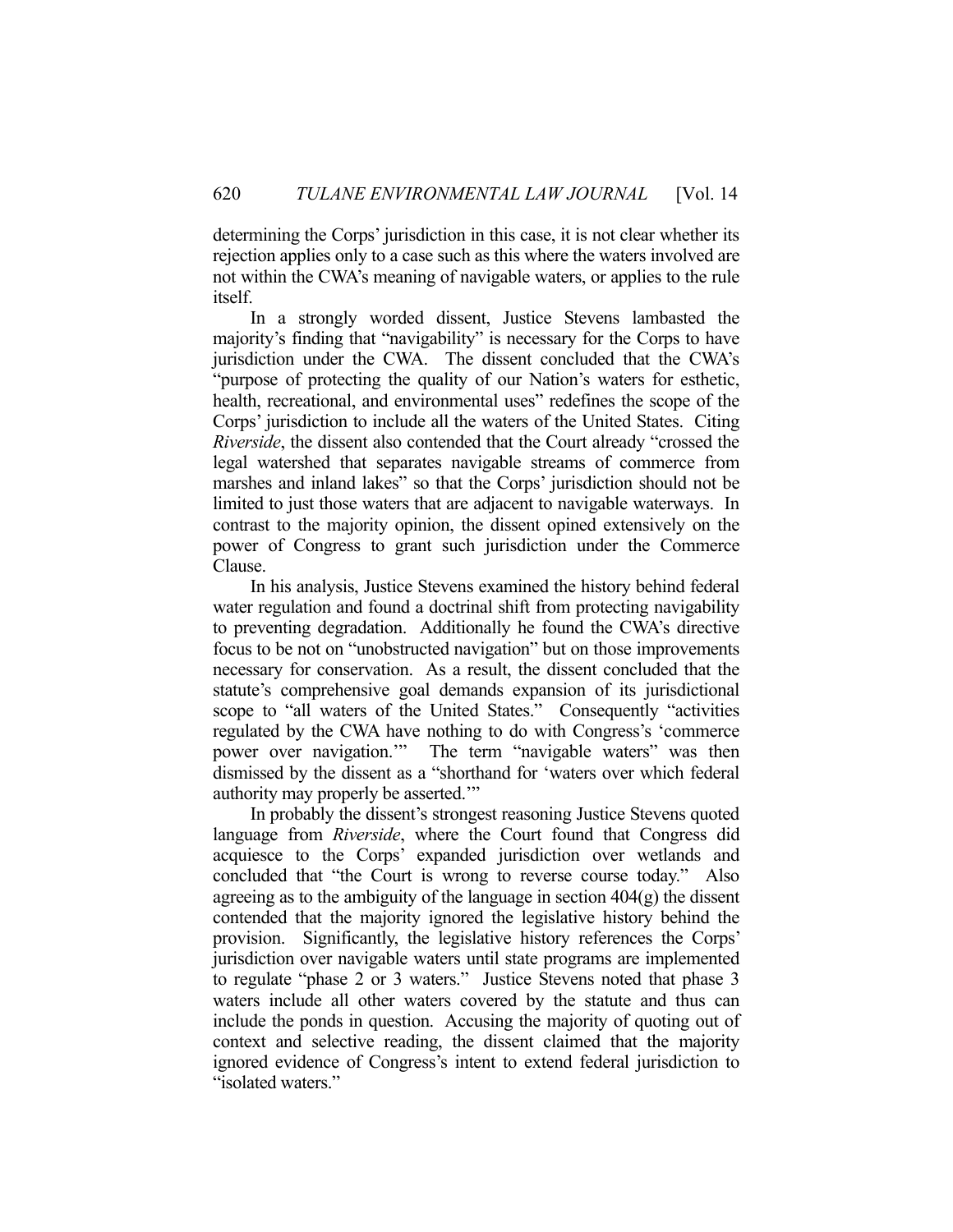Justice Stevens further argued that just as the Corps' interpretation was given deference in *Riverside*, it should also be given deference here because "it is the majority's reading, not the agency's, that does violence to the scheme Congress chose to put into place." Additionally, the dissent claimed that environmental regulation had previously been held by the Court to not encroach upon a state's power to regulate land use. Therefore, as Illinois did not take advantage of its opportunity to regulate wetlands under section 404(g), there were no federalism concerns and thus the Corps' interpretation of the statute was reasonable and should be given deference.

 Finally, the dissent specifically addressed the constitutional issue that the majority failed to reach: the propriety of the Migratory Bird Rule within the context of the Commerce Clause. Justice Stevens wrote that the causal connection between the loss of migratory bird habitat and the decline of commercial activities is "direct and concrete." Not only did the dissent label the protection of migratory birds a "well-established federal responsibility," but it concluded that "[t]he power to regulate commerce among the several States necessarily and properly includes the power to preserve the natural resources that generate such commerce." Essentially it is this sort of reasoning that allowed the dissent to find no merit in SWANCC's constitutional argument, one not even addressed by the majority's opinion. It is, however, the majority's strict construction of section 404 that prevails over the more environmentally-friendly position of the dissent.

Cynthia Morales

### VIII. NATIONAL HISTORIC PRESERVATION ACT AND NATIONAL ENVIRONMENTAL POLICY ACT

## *Woodham v. Federal Transit Administration*, 125 F. Supp. 2d 1106 (N.D. Ga. 2000)

 In this decision, the United States District Court for the Northern District of Georgia granted a motion to dismiss on the pleadings filed on behalf of the Federal Transit Association (FTA) and the Metropolitan Atlanta Rapid Transit Authority (MARTA). In 1984, FTA granted \$3,870,756 to MARTA to acquire property for the development of the Lindbergh MARTA station. In 1997, the FTA granted MARTA \$1,600,000 more, of which \$1,000,000 was used to buy 9.6 acres of real estate surrounding the existing station. MARTA acquired 38.4 additional acres at the site with private money. The remaining \$600,000 was used to develop proposals for a Transit Oriented Joint Development Plan.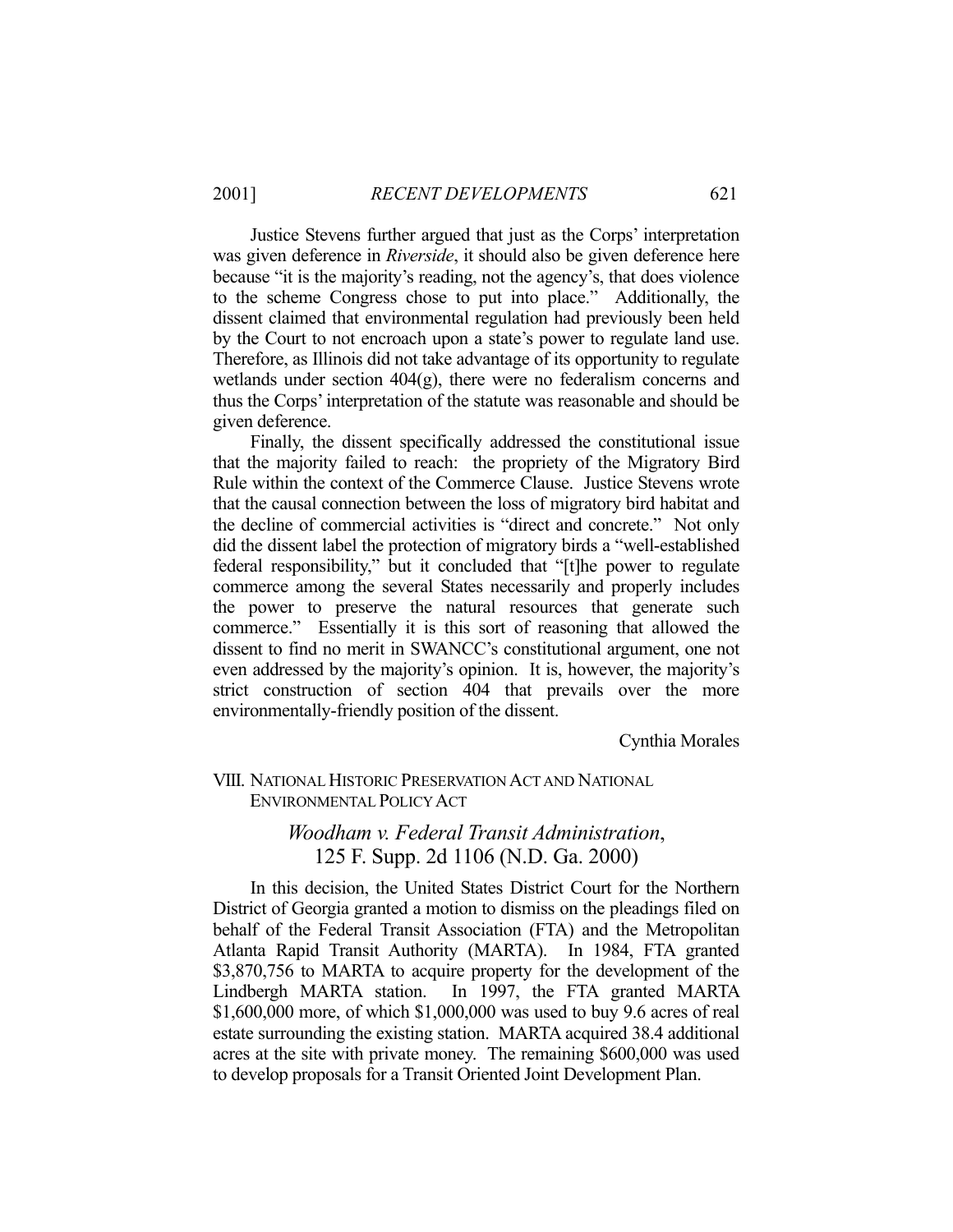On June 4, 1999, MARTA submitted its Joint Development Plan to the FTA for final approval. Under the terms of the Plan, MARTA proposed the development of office buildings, residential condominiums, and retail shops on the 9.6 acres of land that was purchased with federal money. This plan would allow MARTA to lease the acquired property to third party developers and retain the lease proceeds as income to fund future projects and lower general program costs. The FTA gave final approval, concluding that the plan fulfilled the requirements of its joint development guidelines. The plaintiff, John Woodham, asserted that the FTA's approval of the joint development plan violated the National Environmental Policy Act (NEPA), the National Historic Preservation Act (NHPA), and "regulations governing the disposition of property acquired with federal funds" under the Federal Transit Act. The FTA and MARTA moved to dismiss each cause of action by arguing that Mr. Woodham could prove no set of facts that would entitle him to relief.

 First, the court analyzed the plaintiff's argument that the joint development plan proposed by MARTA and approved by FTA constituted a "major federal action" which required the FTA to execute NEPA's substantive and procedural requirements. The court noted that "the presence of federal funds does not necessarily transform a local project into a 'major federal action.'" Instead, it observed that "the distinguishing feature of federal involvement is the ability to influence or control the outcome in material respects." The court found that the FTA had no control or responsibility over the project proposed by MARTA because MARTA had developed the joint development plan using private money. The court further held that the FTA money originally used by MARTA to acquire the 9.6 acres surrounding Lindbergh station did not constitute a major federal action, especially where 38.4 acres were acquired with private money.

 The court also noted that the FTA's final approval of the joint development plan carried no legal weight as to the determination of whether the Lindbergh project constituted a major federal action. In this case, the FTA's final approval consisted only of a review of whether the project satisfied "federal regulations governing the lease of federal property," and thus did not provide the FTA with sufficient discretion over the project to make it either major or federal.

 The court relied on *South Bronx Coalition for Clean Air v. Conroy*, a recent New York district court case in which "the Metropolitan Transit Authority (MTA) sold a federally funded bus depot and used the proceeds to acquire a new facility." There, the district court dismissed the alleged NEPA violations on the grounds that the FTA's role was limited to providing funds for the construction of the bus depot and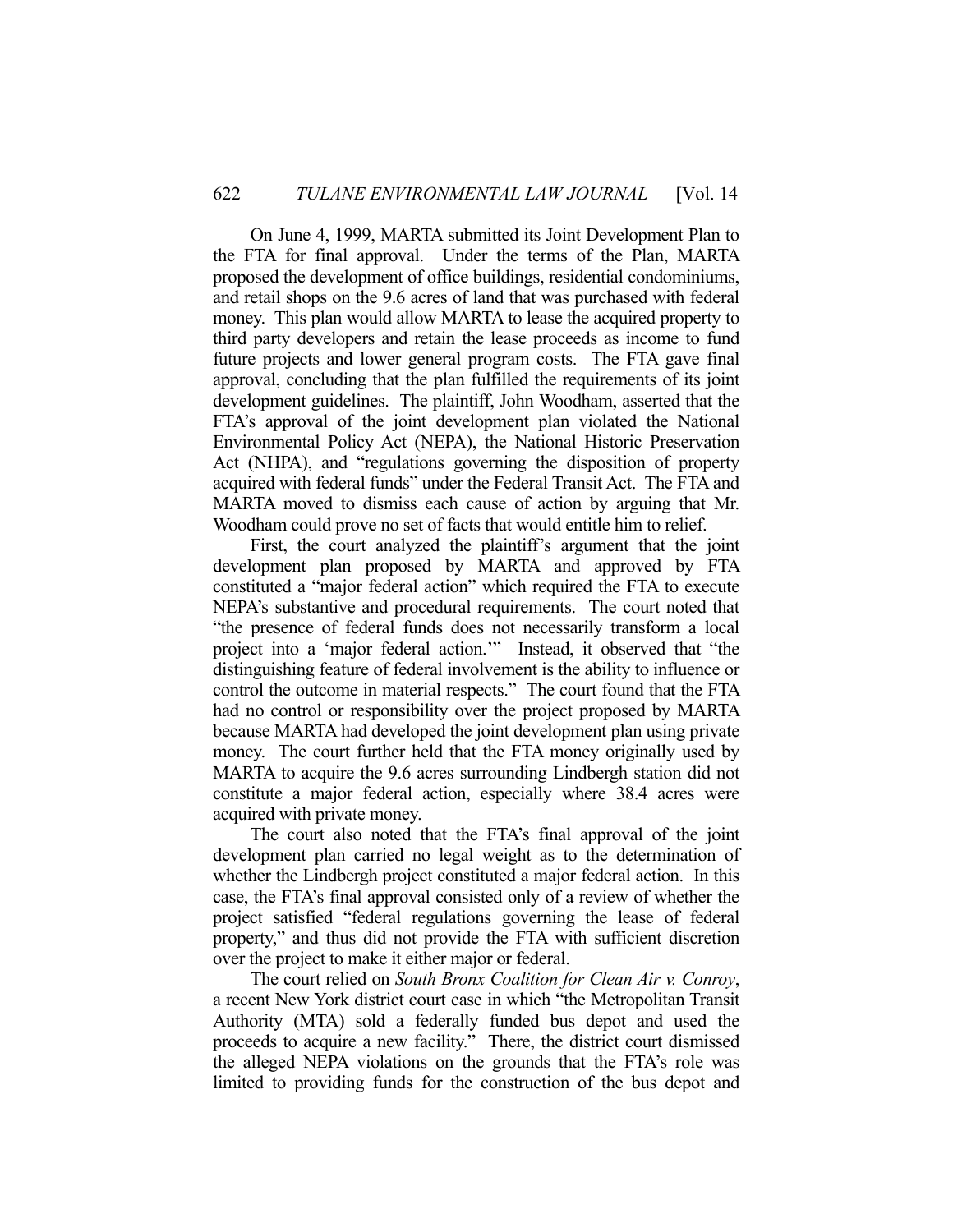concurring in the approval of the MTA's plan to use the proceeds for the construction of the new depot. Thus, the court in *South Bronx* concluded that because the FTA lacked sufficient control over the MTA's project decisions, NEPA did not apply.

 Next, the court addressed the plaintiff's argument that the FTA's approval of MARTA's joint development plan violated the NHPA. The NHPA applies to federal agencies having jurisdiction over a proposed "federal or federally assisted undertaking" and federal agencies having authority to license any undertaking. The court found that federal financial assistance alone will not trigger the provisions of the NHPA. Rather, the court stated that in order for a federal agency to fall under the province of the NHPA, it must have a requisite amount of control or supervision over the spending of the federal funds.

 The court began and ended its analysis by noting that the scope of jurisdiction under the NHPA was essentially co-extensive with jurisdiction under NEPA, and that prior case law had characterized the "undertaking" requirement of the NHPA as being coterminous with the "major federal action" requirement of NEPA. Thus, in its NHPA review of the FTA's activities in the Lindbergh project, the court found that the FTA lacked any control over the financial decisions of MARTA, and further that the FTA's approval was nothing more than a "'ministerial act' in which the FTA exercised no discretion." Consequently, the court held that the plaintiff's claim was not actionable and unsupported by the pleadings.

 Finally, the court discussed the plaintiff's claim that MARTA violated the Federal Transit Act and its implementing regulations by "leasing federally funded property to third party investors." The Department of Transportation designed regulations to govern the use of federal funding under the Federal Transit Act, including the use and disposition of property acquired with such monies. These regulations require that real property obtained with federal funds must be used for its originally authorized purpose and that the grantee may not sell the land or encumber its title. The plaintiff argued that because MARTA had failed to use the property for its "originally authorized purpose" and instead had burdened the land with long-term leases, it must compensate the awarding agency in accordance with the Department of Transportation's regulations.

 The court began its analysis by citing several of the implementing regulations that in fact encouraged grantees of federal funds to lease federal property to defray program costs and to incorporate private investment. The court determined that the provisions of MARTA's joint development plan that had authorized it to lease federal land to third